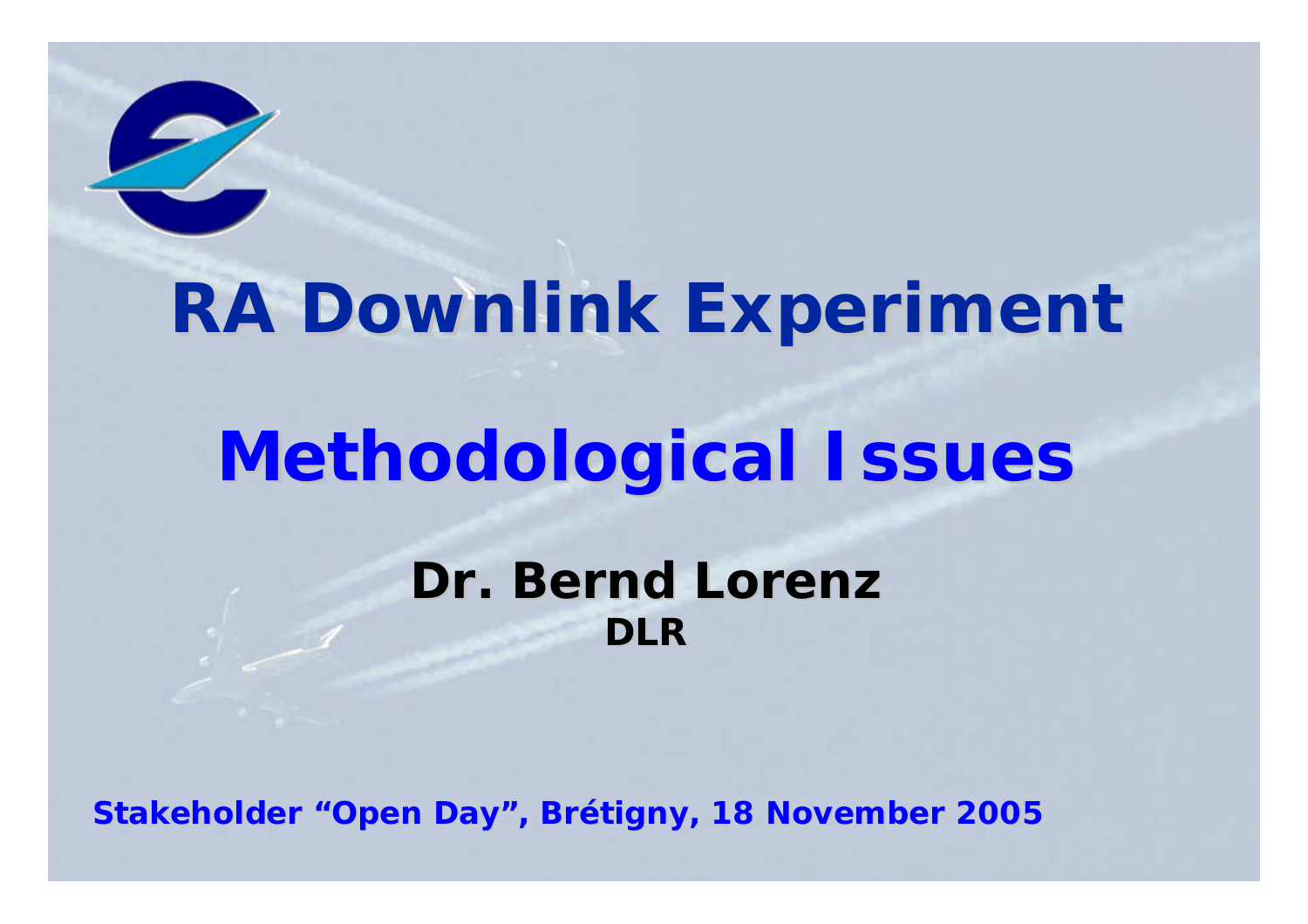

### **Contents of the Presentation Contents of the Presentation**

- Issues to be validated
- $\bullet$ Experimental Design Challenges
- RADE Validation Approach
- $\bullet$ RADE-1 Aims & Key Findings
- $\bullet$ RADE-2 Aims & Procedure

RA Downlink SimulationOpen Day Methodological Issues

18 November 20052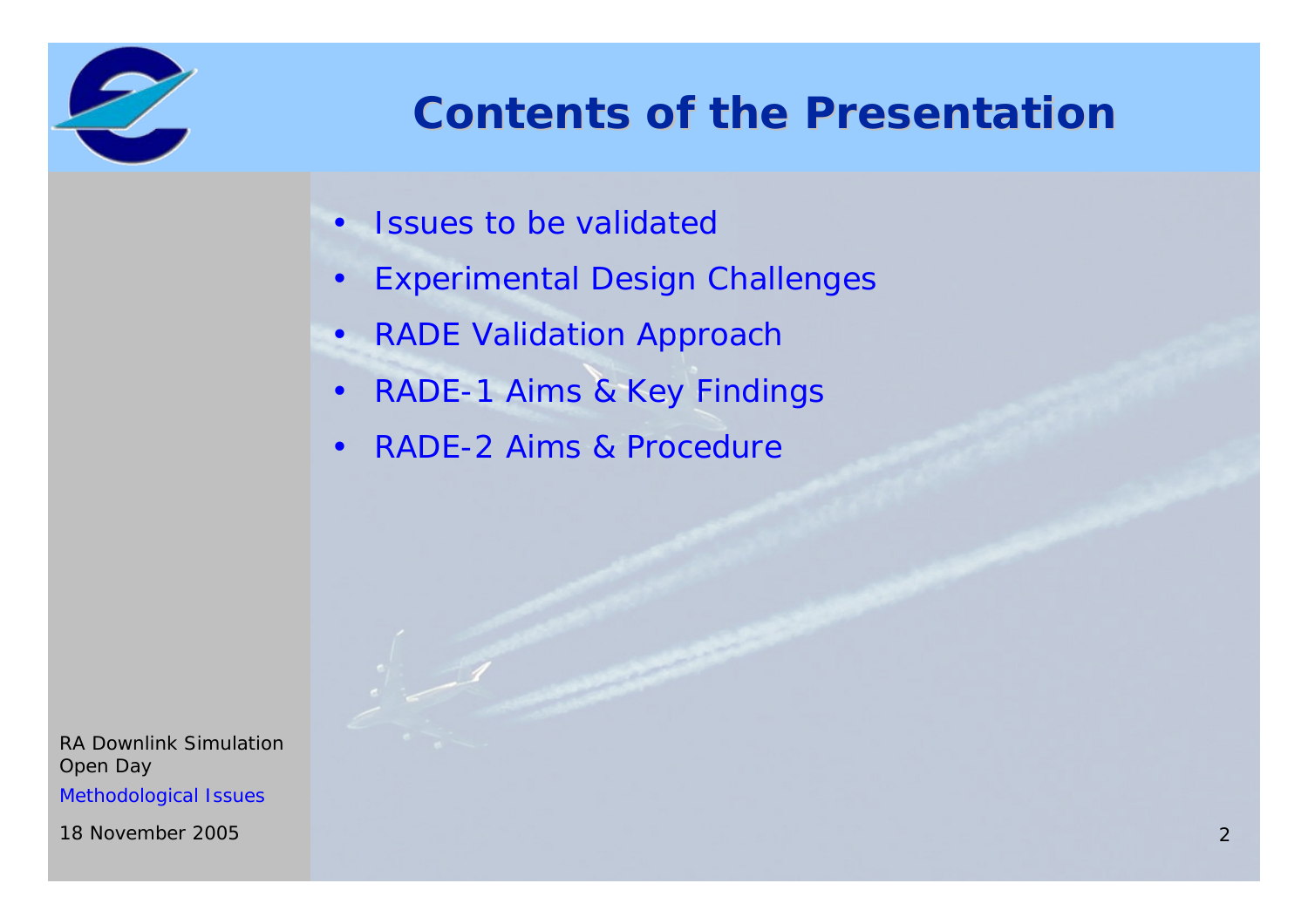

### **Issues to be Validated Issues to be Validated**

### RA Downlink improves **"local" Situation Awareness?**

- $\blacksquare$ No contradicting clearances;
- ٠ Traffic information;
- **•** Post-conflict traffic planning.

RA Downlink does not deteriorate **"global" Situation Awareness?**

- ٠ Information overload;
- ٠ Distraction;
- ٠ Confusion;
- $\blacksquare$ False alarms;
- $\blacksquare$ Unclear pilot-controller responsibility.

#### Issues to be validated

- Experimental Design **Challenges**
- RADE Validation Approach
- RADE-1 Aims & Key Findings
- RADE-2 Aims & Procedure

RA Downlink SimulationOpen Day Methodological Issues

18 November 20053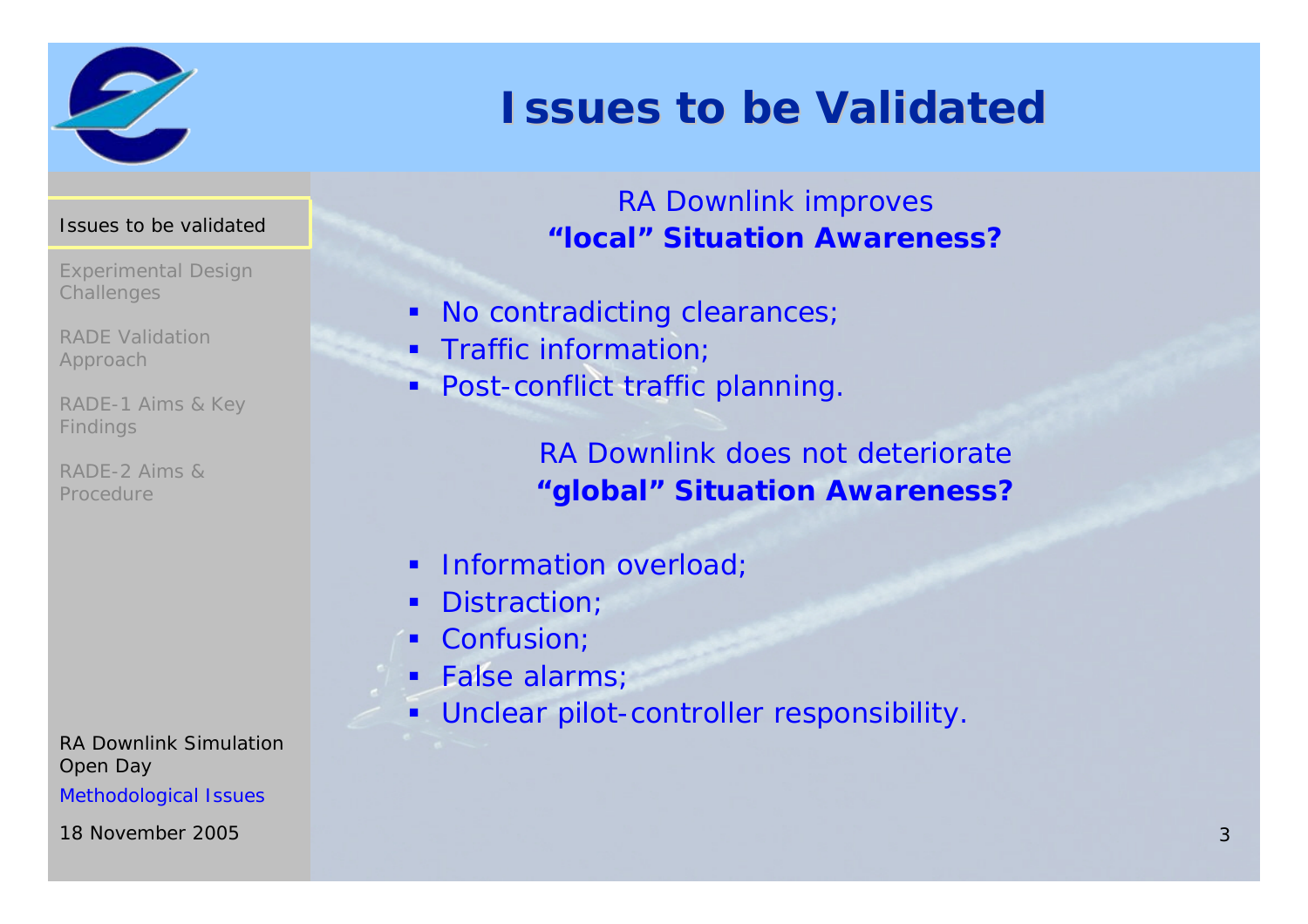

### **"Swiss Cheese Swiss Cheese" Safety Metaphor Safety Metaphor**



Methodological Issues

18 November 20055<sub>2</sub>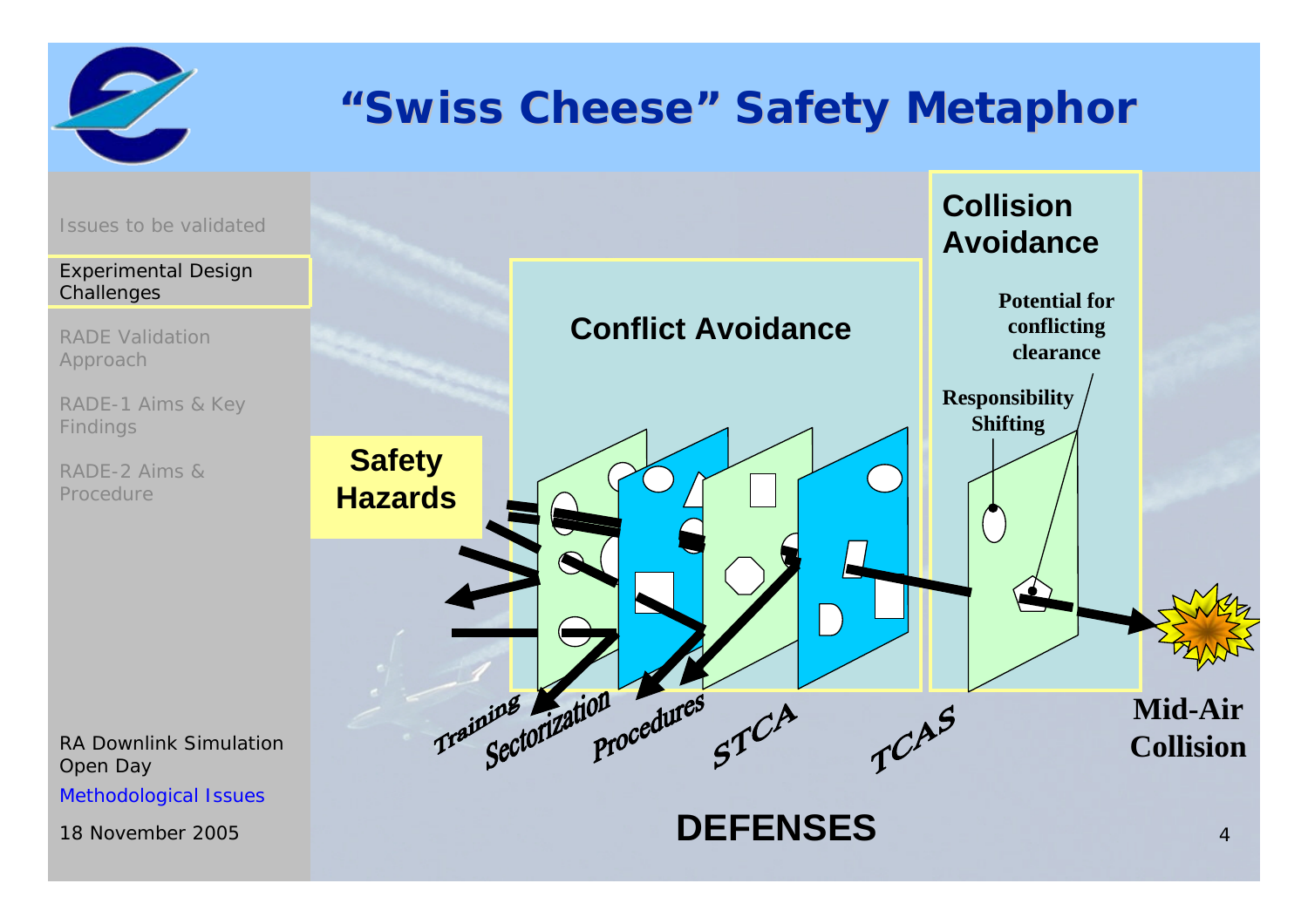

### **"Swiss Cheese Swiss Cheese" Safety Metaphor Safety Metaphor**

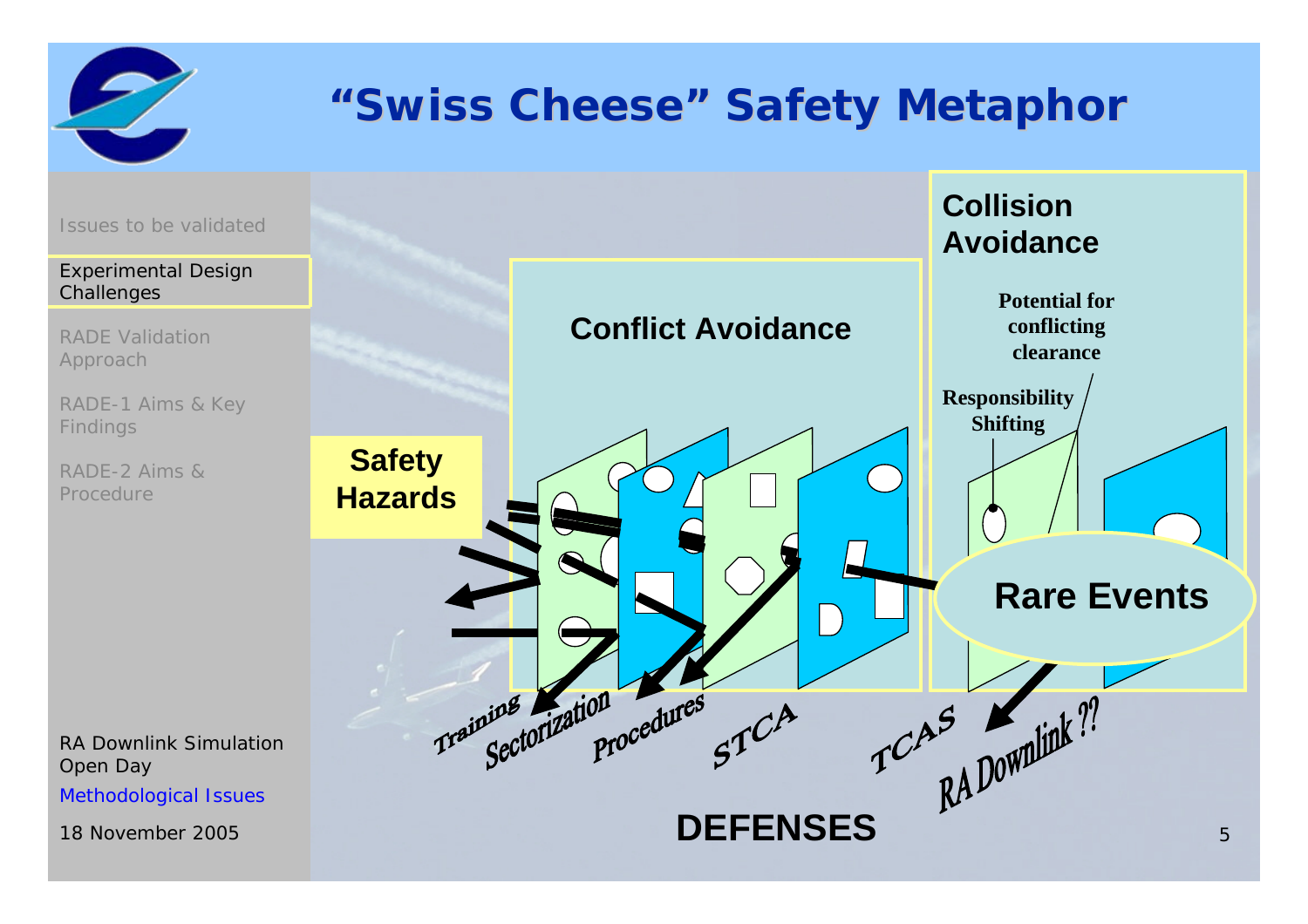

### **RADE Validation Approach RADE Validation Approach**

Issues to be validated

Experimental Design **Challenges** 

#### RADE Validation Approach

RADE-1 Aims & Key Findings

RADE-2 Aims & Procedure

RA Downlink SimulationOpen Day

Methodological Issues

18 November 2005

ACAS Database

ACAS Themes

- ATC error
- Pilot error
- Combination of 1 and 2
- High VS level-off
- False RA

Generic ATC environment

RADE-1 ,backward' Validation RADE-2 ,forward' Validation

Replay of reconstructed real RA situations

<sup>5</sup> **6 1 Monitoring Scenarios 1 1 1 Control Scenarios 1** Non-interactive Monitoring Scenarios

Simulation of RA-facilitating situations

**Interactive**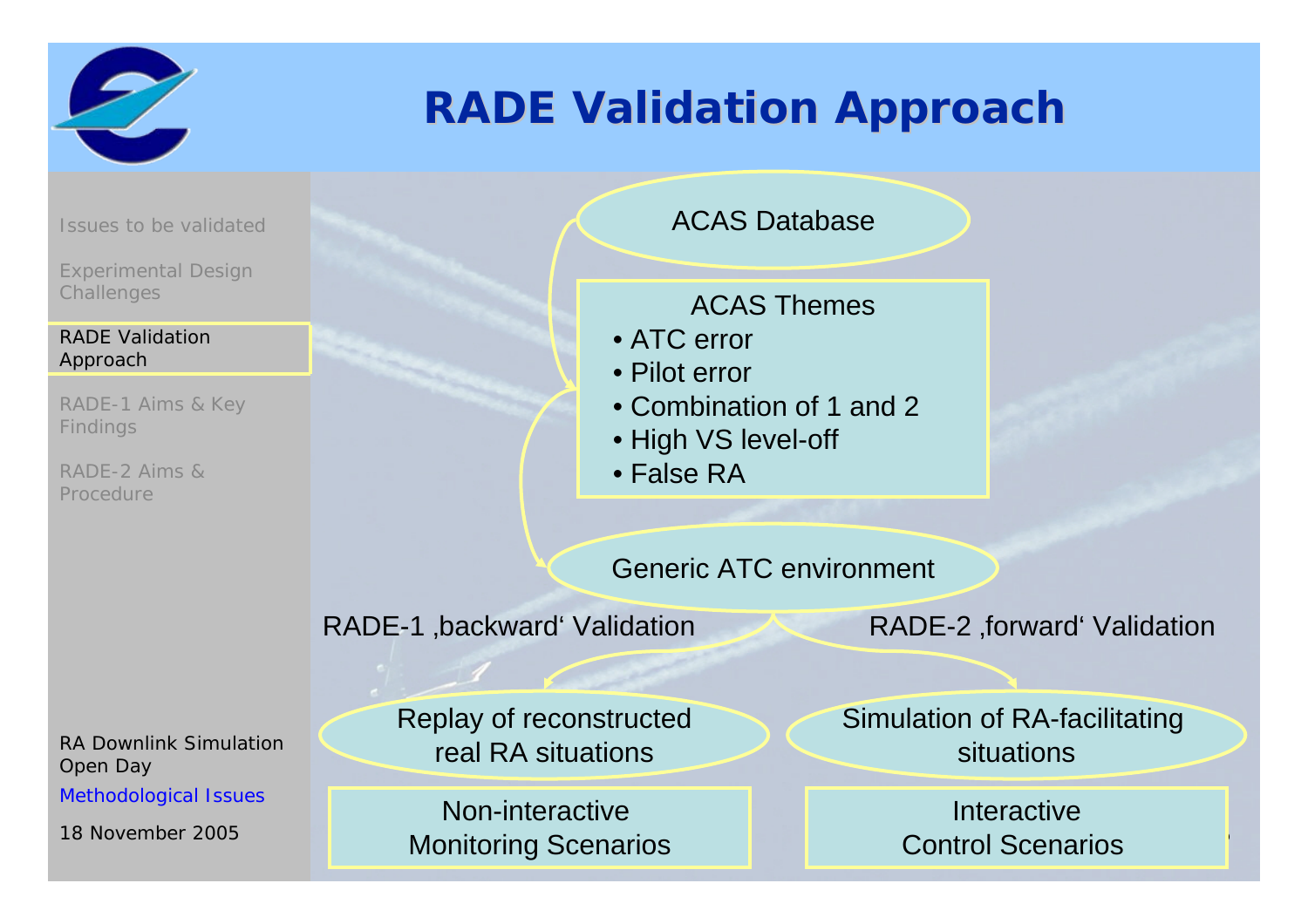

Issues to be validated

Experimental Design

**Challenges** 

Approach

Findings

Procedure

RADE Validation

RADE-2 Aims &

RADE-1 Aims & Key

# **RADE-1\* Methodology**

- •**Participants** 
	- 30 area controllers mixed in operational experience
	- Set Up

•

- Observation of 15 traffic scenarios
- $\blacksquare$ Based on real RAs
- Supplemented with R/T and additional background traffic

RA Downlink SimulationOpen Day Methodological Issues

18 November 2005

5 http://www.eurocontrol.int/ra-downlink/rade-1.html <sub>7</sub> \* Full report available at: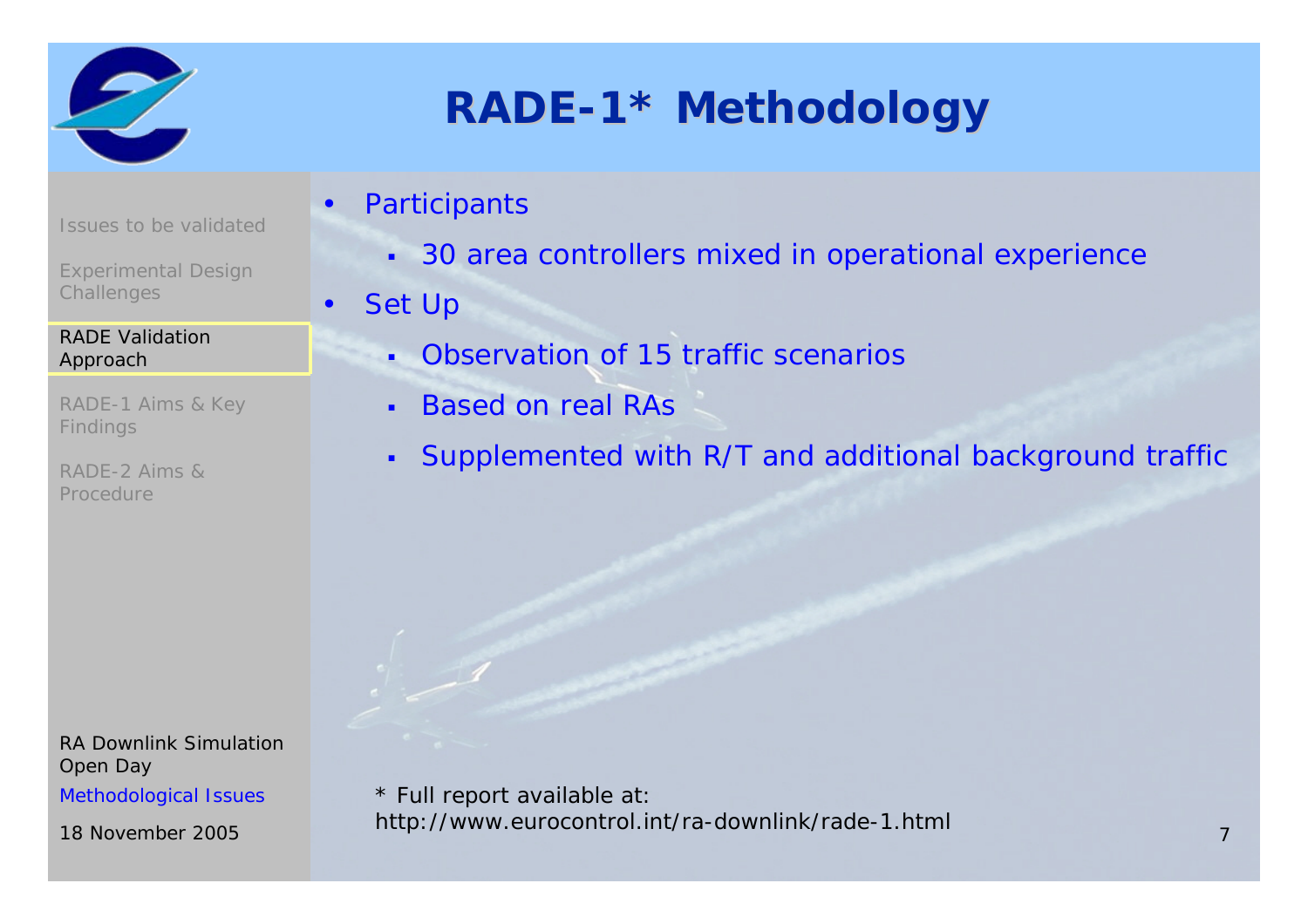

### **RADE-1 – Aims**

Issues to be validated

Experimental Design **Challenges** 

RADE Validation Approach

#### RADE-1 Aims & Key Findings

RADE-2 Aims & Procedure

RA Downlink SimulationOpen Day Methodological Issues

18 November 20058

- • Gather controller feedback about operational usefulness of RA downlink, through questionnaires and interviews.
- •Explore interface options
- •Assess and measure controller reaction to RA display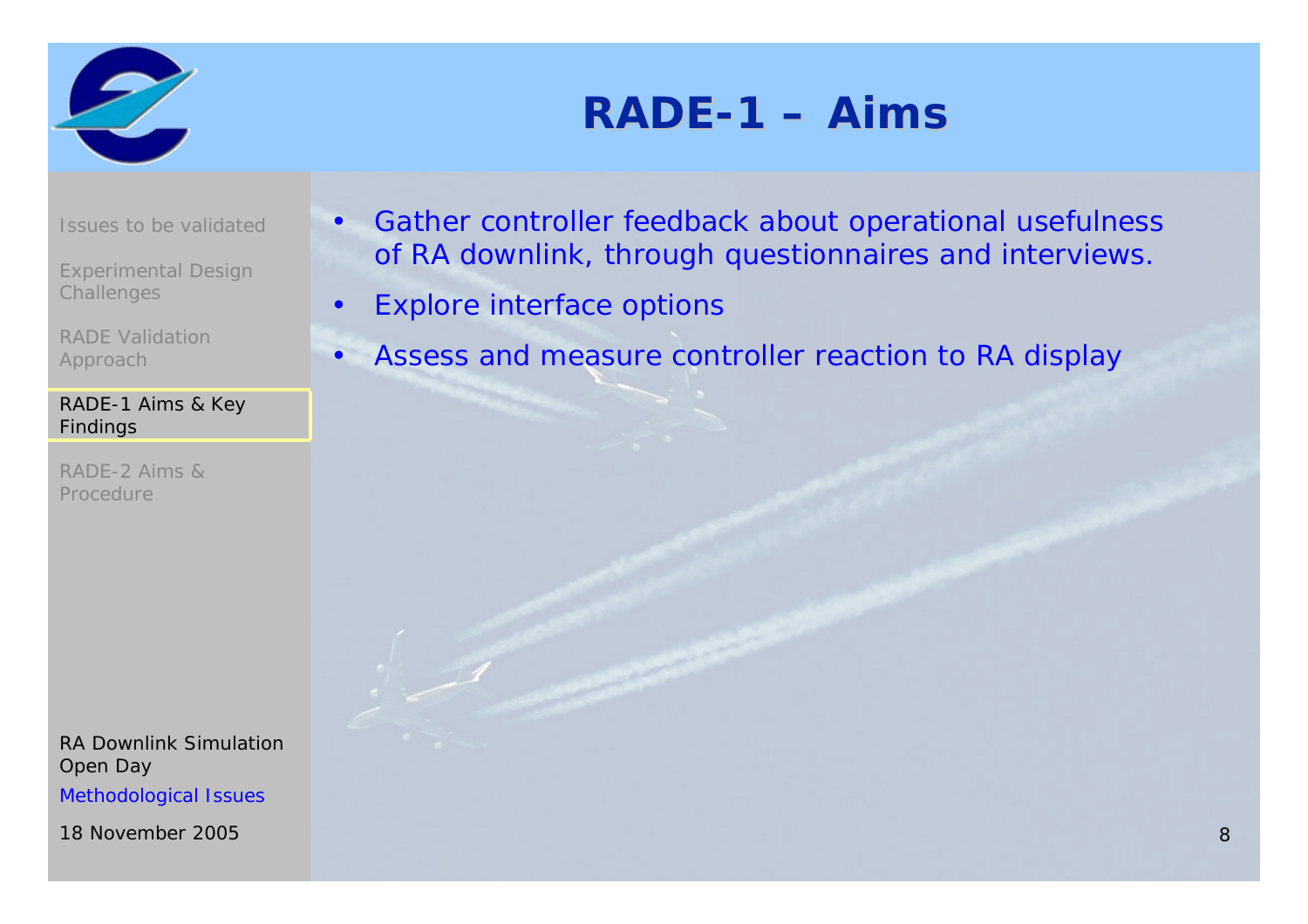

### **HMI Solutions HMI Solutions**

Issues to be validated

•

•

- Experimental Design **Challenges**
- RADE Validation Approach

#### RADE-1 Aims & Key Findings

RADE-2 Aims & Procedure

RA Downlink SimulationOpen Day Methodological Issues

18 November 2005 $\mathsf{S}$  , and the contract of the contract of the contract of the contract of the contract of the contract of the contract of the contract of the contract of the contract of the contract of the contract of the contract o

- Options investigated
	- Visual Alert but no indication of RA sense
	- Visual Alert plus indication of exact RA sense
		- Visual/Auditory/Haptic Alert plus indication of exact RA sense
- Derived HMI Design Guiding Principles
	- $\blacksquare$  RA information on the screen should not pose too high demands on the controller's attentional resources.
	- **The controller needs to be immediately aware of** whether an RA yields a deviation from the cleared flight path or not.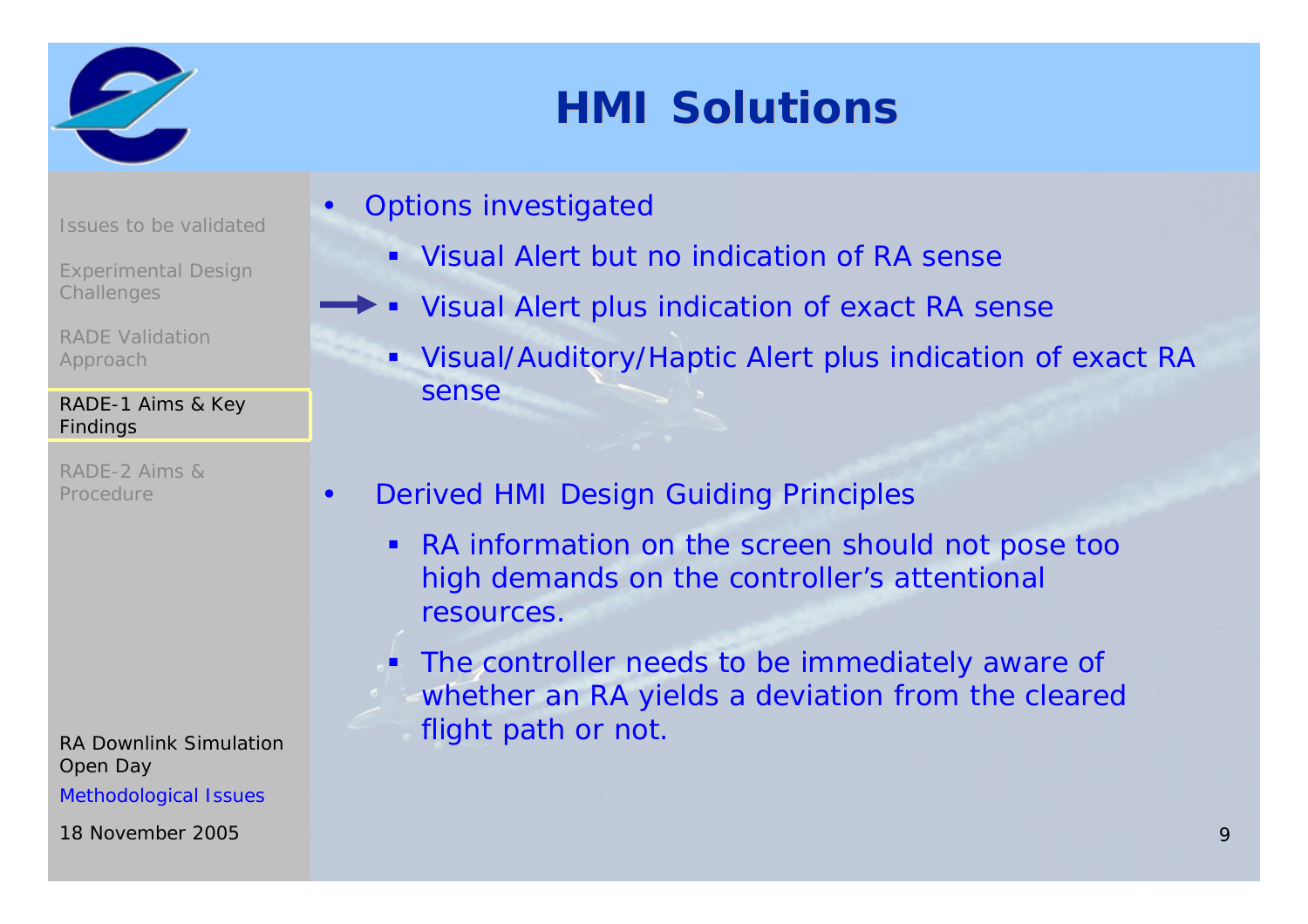

### **Situation Awareness**

Issues to be validated

Experimental Design **Challenges** 

RADE Validation Approach

#### RADE-1 Aims & Key Findings

RADE-2 Aims & Procedure

RA Downlink SimulationOpen Day Methodological Issues

18 November 2005

### Measurements

•

- $\blacksquare$ Post-exercise RA memory probe
- $\blacksquare$ Post-exercise Subjective Questionnaire (SASHA-Q)
- $\mathbf{r}$ Eye-Point-Of-Gaze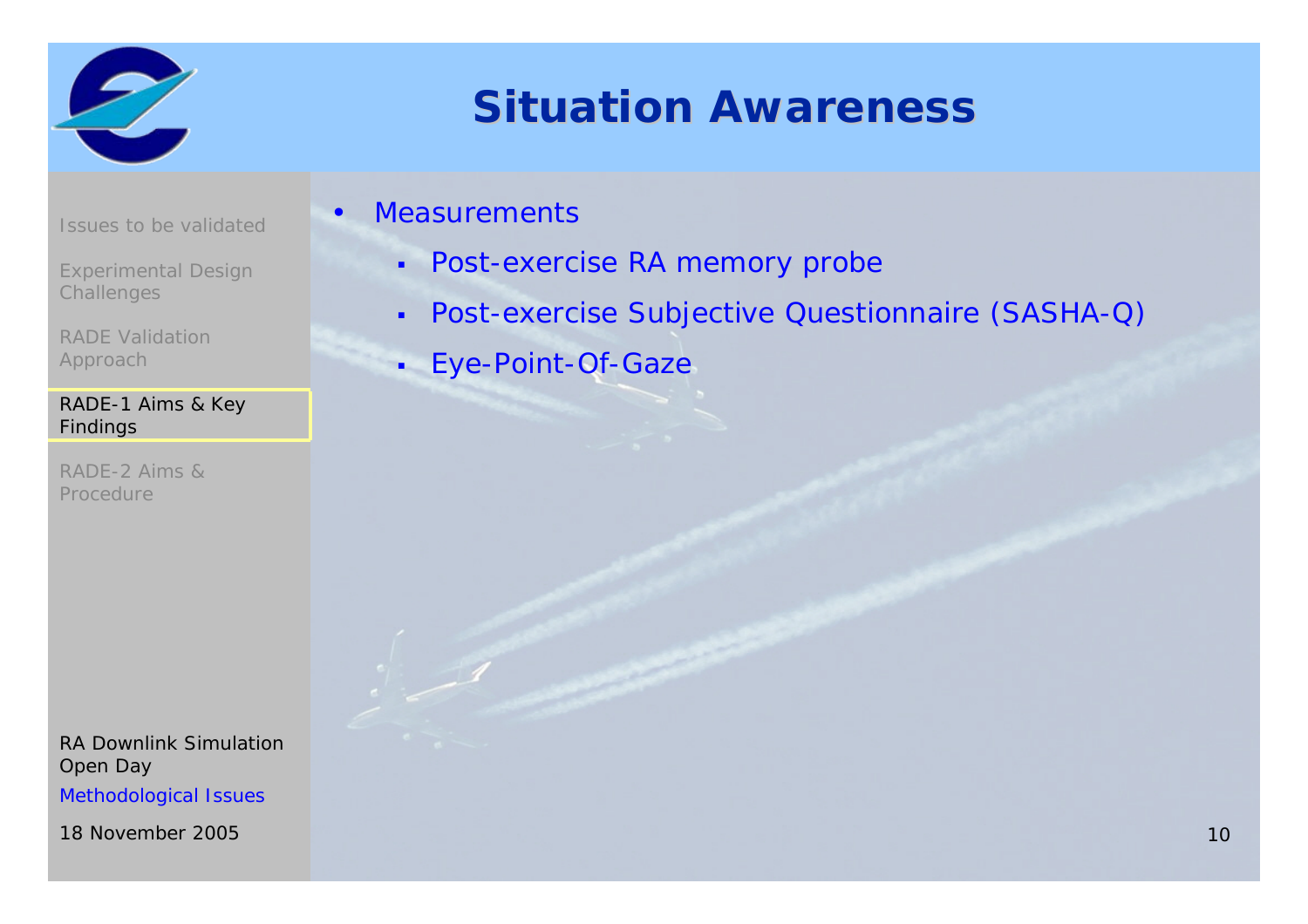

### **Results: Results:**

### **Post-Exercise Memory Probe**

Issues to be validated

Experimental Design **Challenges** 

RADE Validation Approach

#### RADE-1 Aims & Key Findings

RADE-2 Aims & Procedure

RA Downlink SimulationOpen Day

Methodological Issues

18 November 2005

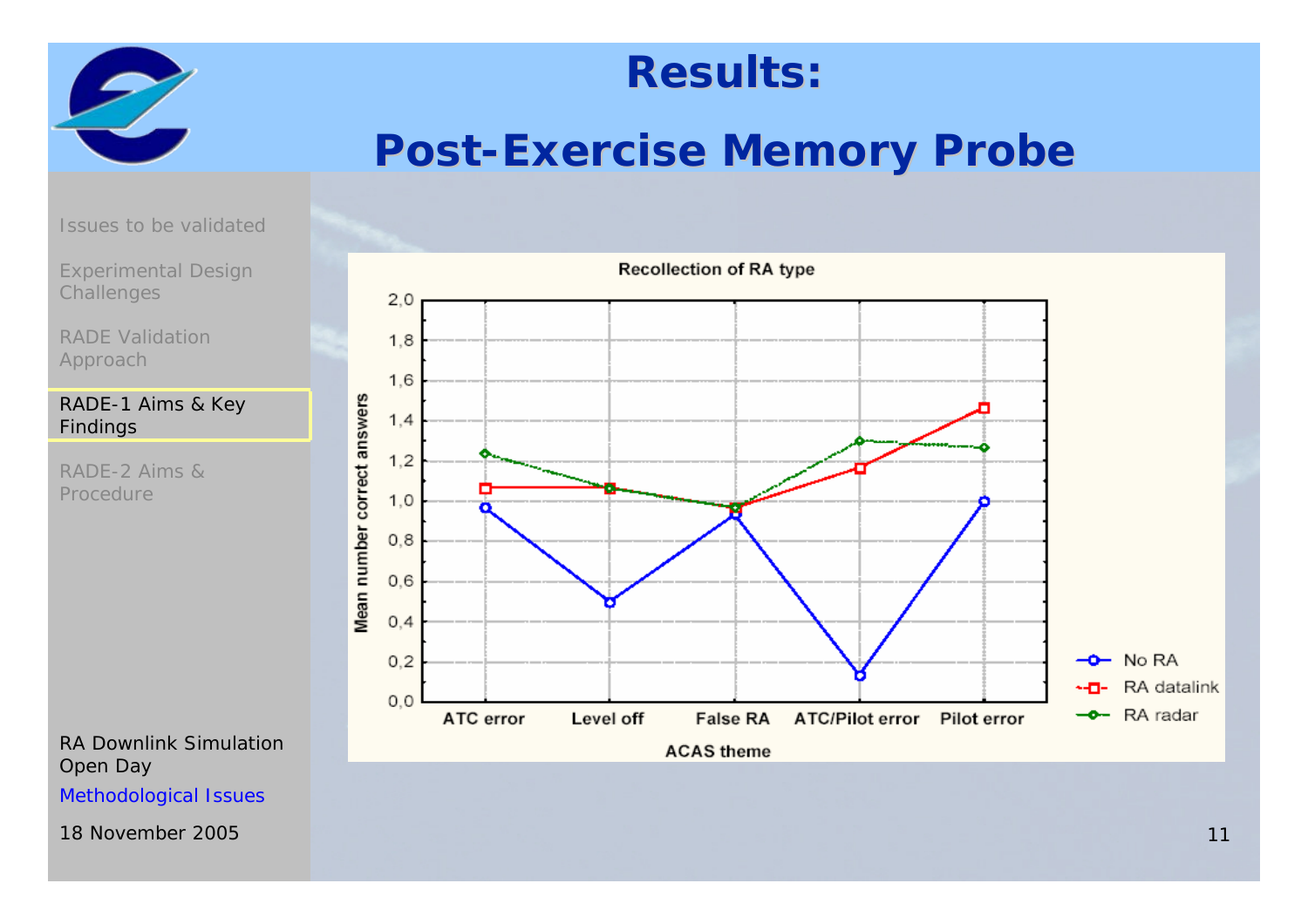

# **Results (cont Results (cont'd)**

Issues to be validated

•

 $\bullet$ 

Experimental Design **Challenges** 

RADE Validation Approach

RADE-1 Aims & Key Findings

RADE-2 Aims & Procedure

RA Downlink SimulationOpen Day Methodological Issues

18 November 2005

- Subjective Situational Awareness rating collected after each scenario did not reveal any significant positive or negative effects of RA downlink.
- Eye tracking measurements did not point to unusual 'attention capture' to RA downlink icon at the expense of other traffic display information.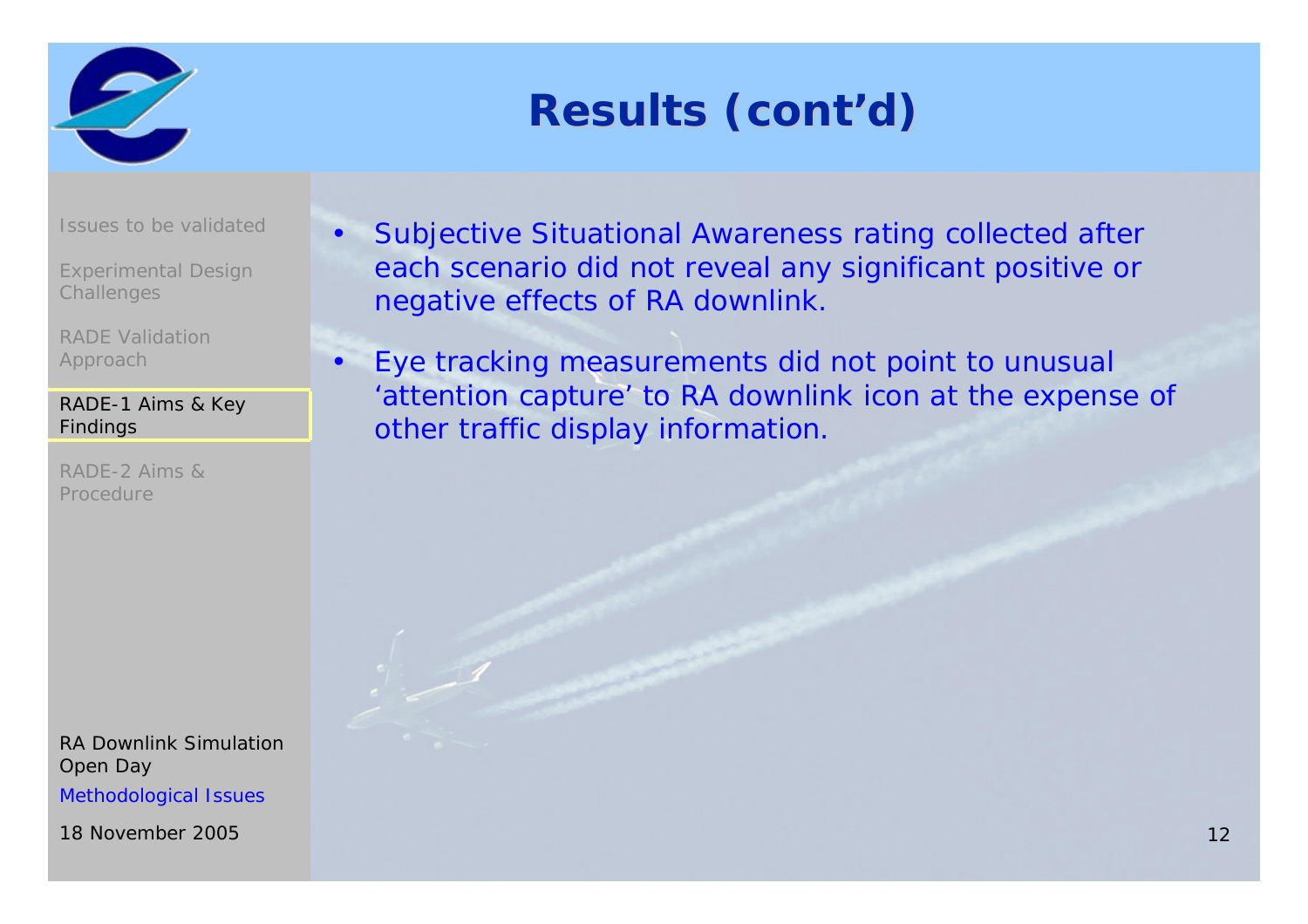

# **Results (cont Results (cont'd)**

|  |  |  | <b>Issues to be validated</b> |
|--|--|--|-------------------------------|
|--|--|--|-------------------------------|

Experimental Design **Challenges** 

RADE Validation Approach

#### RADE-1 Aims & Key Findings

RADE-2 Aims & Procedure

RA Downlink SimulationOpen Day Methodological Issues

18 November 2005

### Controller acceptance:

- $\bullet$  The majority of participants saw clear operational benefits in the provision of RA information to the controller.
- $\bullet$  If RA downlink is faster and more reliable than a pilot report, it can support controller's anticipation of aircraft manoeuvres.
- $\bullet$  RA downlink may decrease the likelihood of contradictory ATC clearances.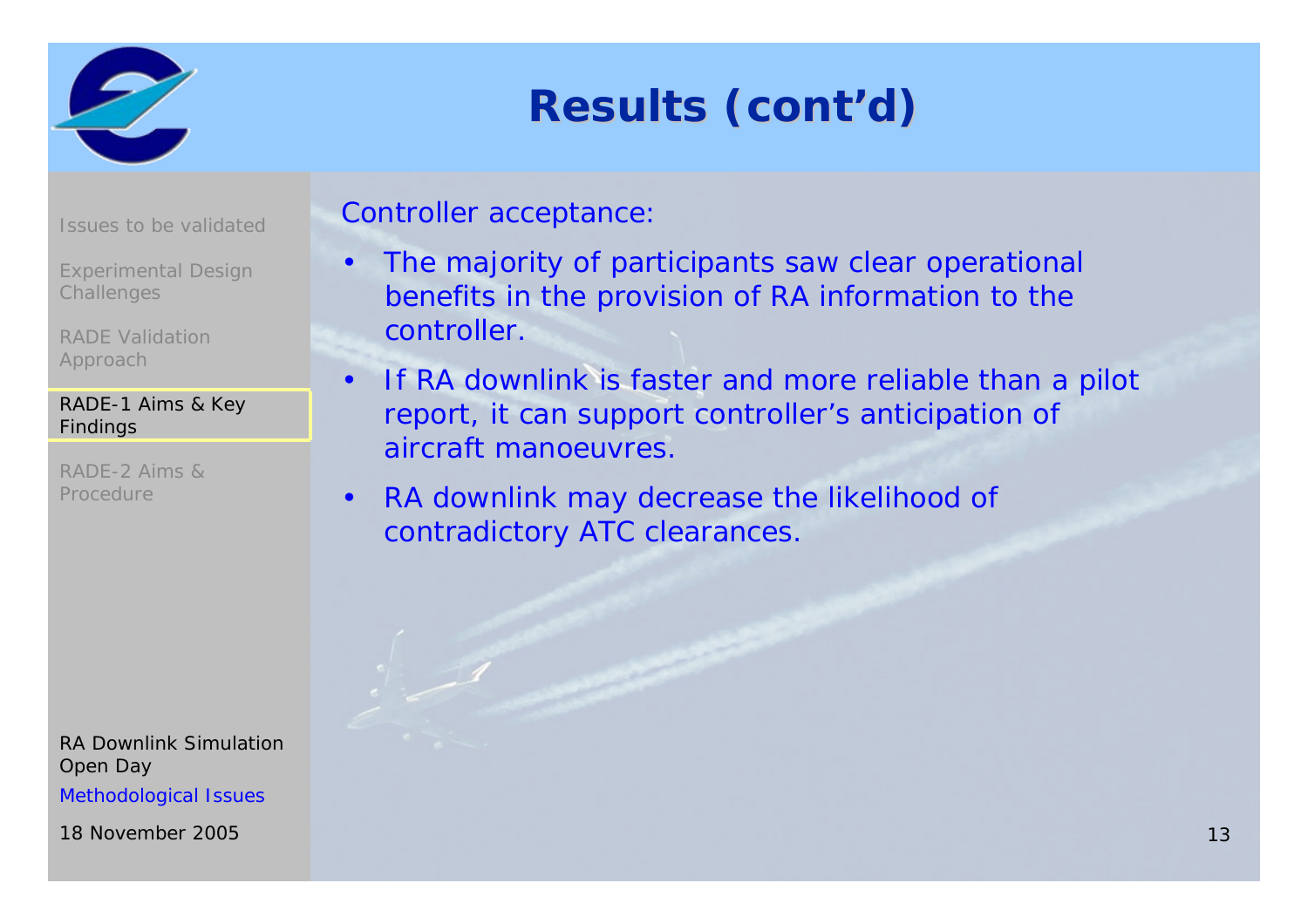

# **Results (cont Results (cont'd)**

Issues to be validated

Experimental Design **Challenges** 

RADE Validation Approach

#### RADE-1 Aims & Key Findings

RADE-2 Aims & Procedure

RA Downlink SimulationOpen Day Methodological Issues

18 November 2005

In order to realise benefits of RA downlink, two requirements need to be met:

- $\bullet$  RA information on the screen should not pose too high demands on the controller's attention. In particular, the controller needs to be immediately aware of whether an RA yields a deviation from the cleared flight path or not.
- $\bullet$  Operational procedures for the use of RA information need to be defined.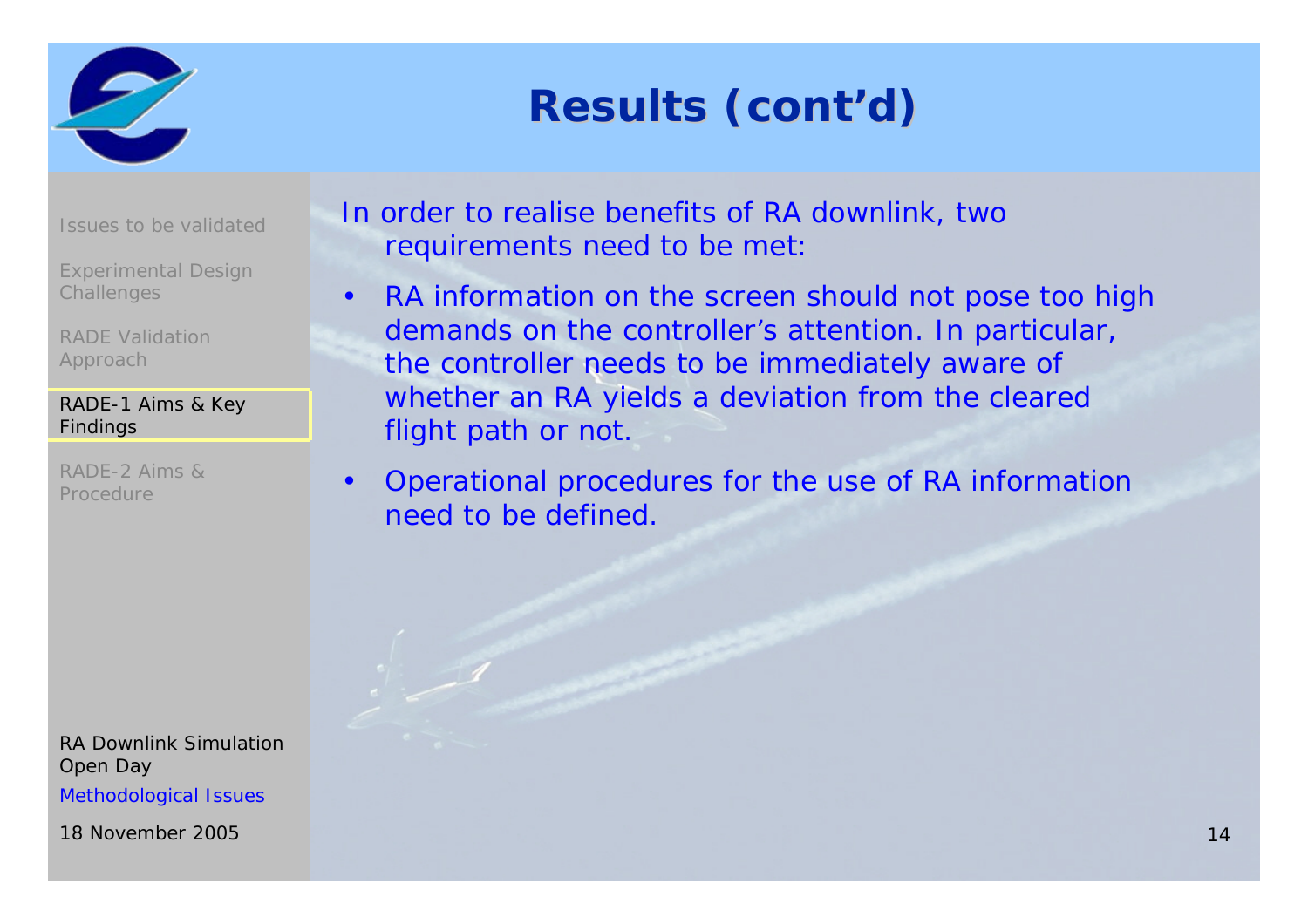

### **Conclusion Conclusion**

Issues to be validated

Experimental Design **Challenges** 

RADE Validation Approach

#### RADE-1 Aims & Key Findings

RADE-2 Aims & Procedure

RA Downlink SimulationOpen Day Methodological Issues

18 November 2005

### **Results of RADE-1 were promising to proceed with the RADE-2 "forward" validation approach.**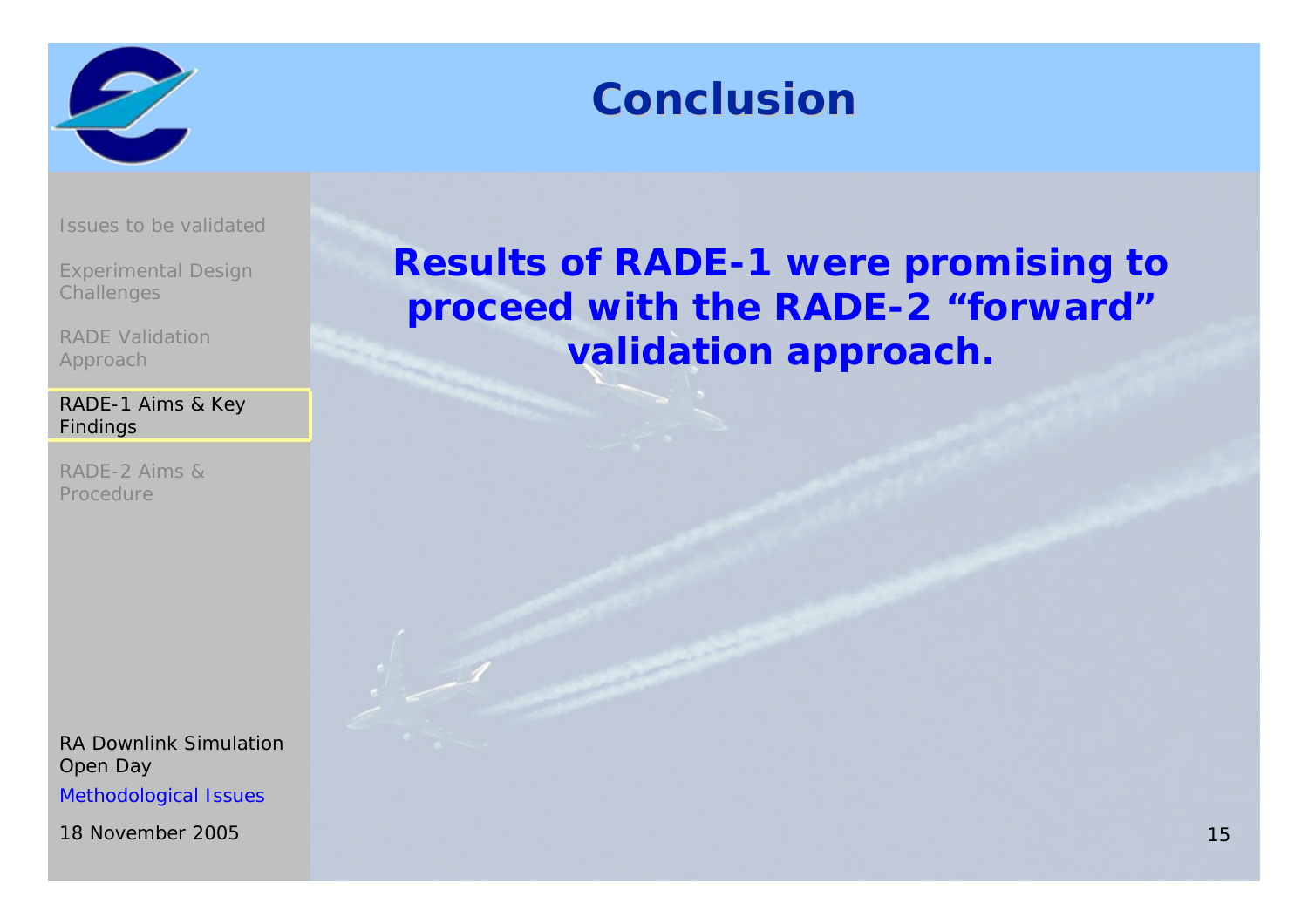

### **RADE-2 Aims**

Issues to be validated

 $\bullet$ 

•

Experimental Design **Challenges** 

RADE Validation Approach

RADE-1 Aims & Key Findings

RADE-2 Aims & Procedure

RA Downlink SimulationOpen Day Methodological Issues

18 November 2005

- Evaluation of an RA Downlink Operational Concept.
- Obtain empirical data on controller reaction (performance, acceptance) in a realistic interactive simulation scenario setting involving an RA encounter.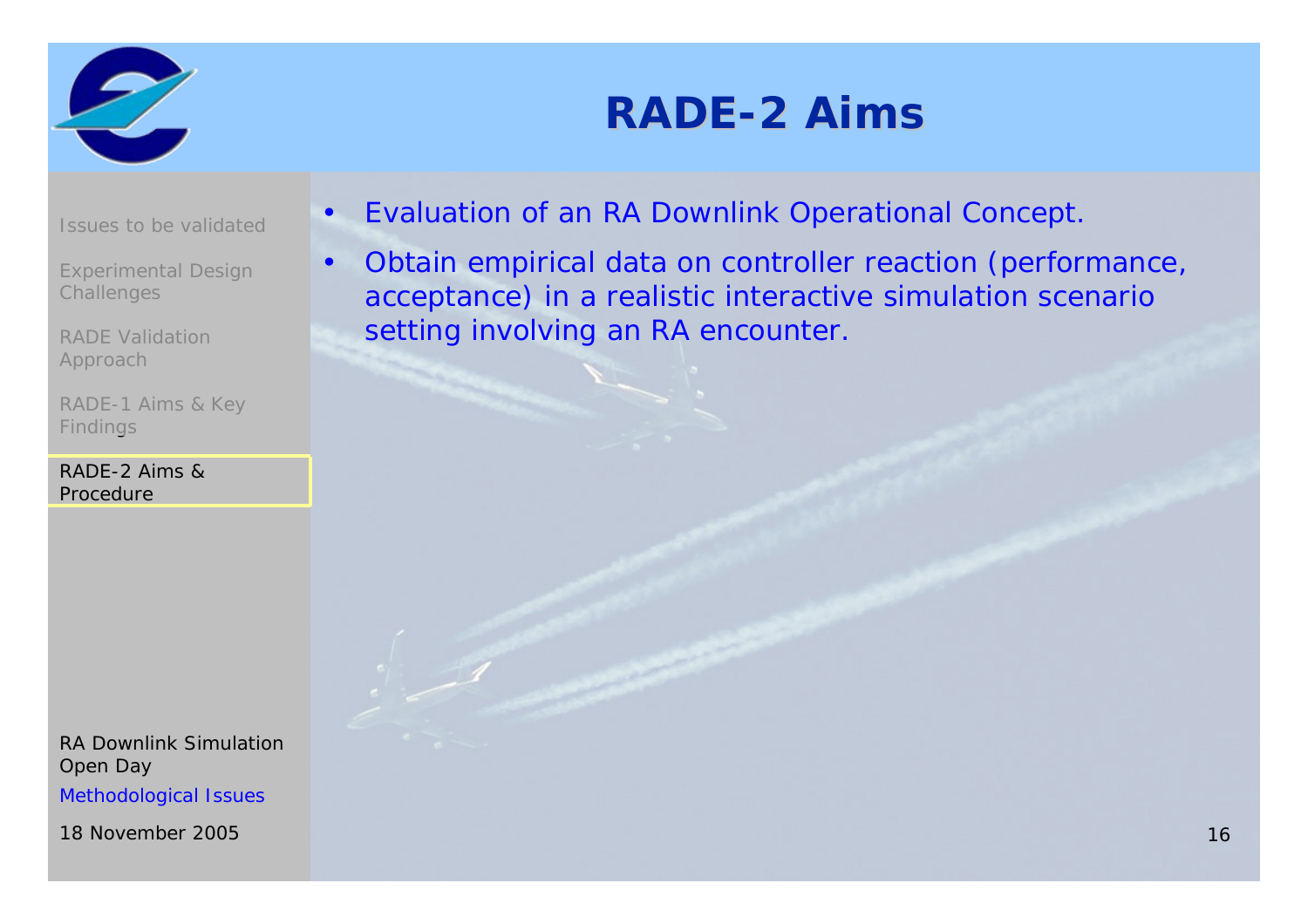

### **Experimental Variables Experimental Variables**

Issues to be validated

- Experimental Design **Challenges**
- RADE Validation Approach
- RADE-1 Aims & Key Findings

RADE-2 Aims & Procedure

RA Downlink SimulationOpen Day

Methodological Issues

#### 18 November 2005

RA Downlink

•

- Present
- Absent
- • Pilot report
	- Correct and timely
	- Delayed (RA report after the COC).
- $\bullet$  Controller Position
	- Executive
	- Planner
- •Manipulated in a 2  $*$  2  $*$  2 experimental design resulting in a total of 8 simulation runs.
- • The participants are not informed in advance which pilot report condition will be used.
- $\bullet$ Experimental run order is different for each group.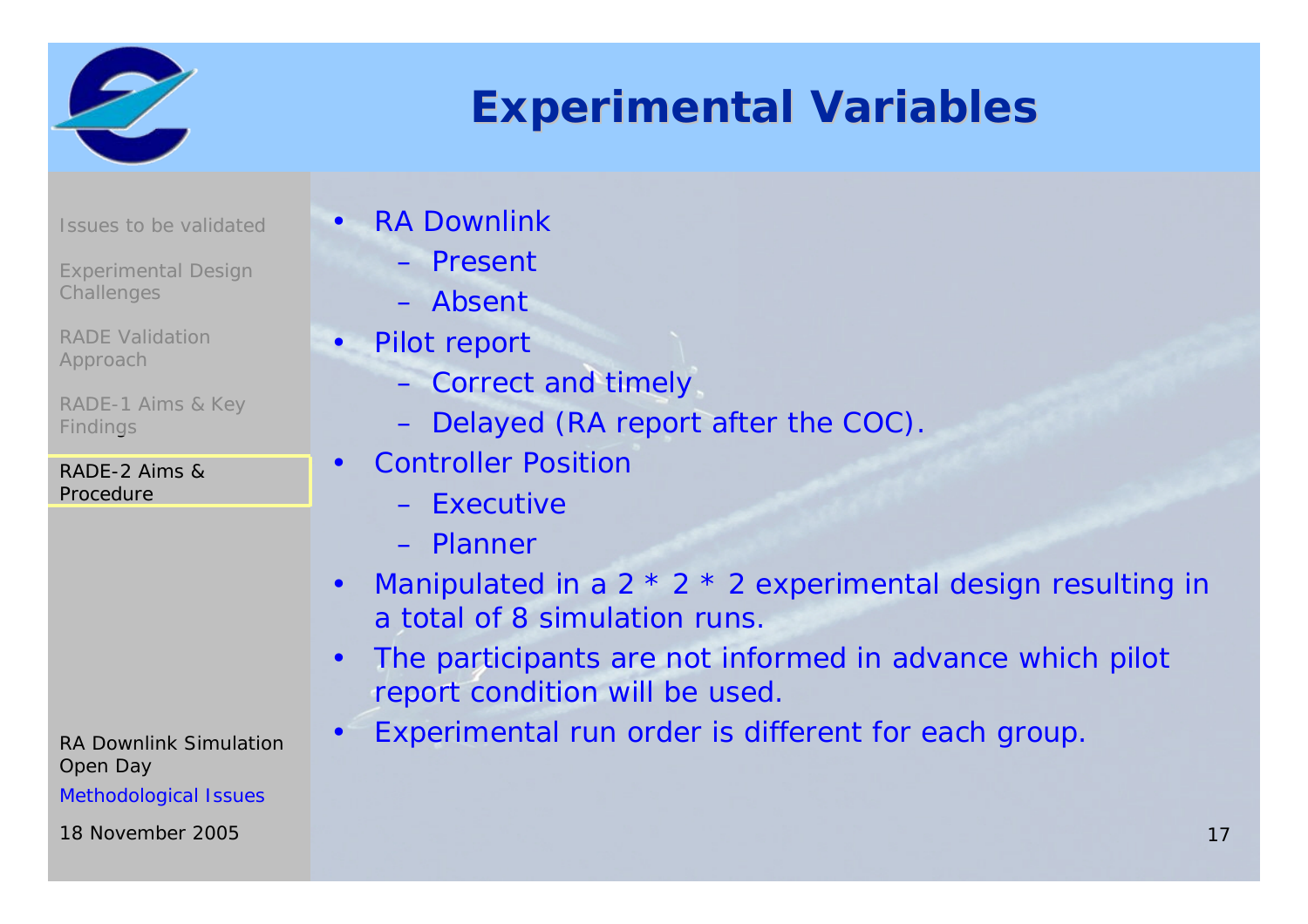

### **RA Generation RA Generation**

Issues to be validated

Experimental Design **Challenges** 

RADE Validation Approach

RADE-1 Aims & Key Findings

RADE-2 Aims & Procedure

RA Downlink SimulationOpen Day

Methodological Issues

• The aim is to generate or facilitate RAs in a realistic and non-intrusive way.

This is achieved by:

- $\bullet$ Predicting controller's actions.
- $\bullet$  Identifying traffic situations that may allow generation of an RA.
- Adjusting workload.

•

- $\bullet$ Introducing errors.
- •Varying aircraft behaviour.
- •Sector characteristics.
- $\bullet$ Similar call signs.
- • Repeated attempts on the same aircraft or using the same method are avoided (as controllers find this annoying).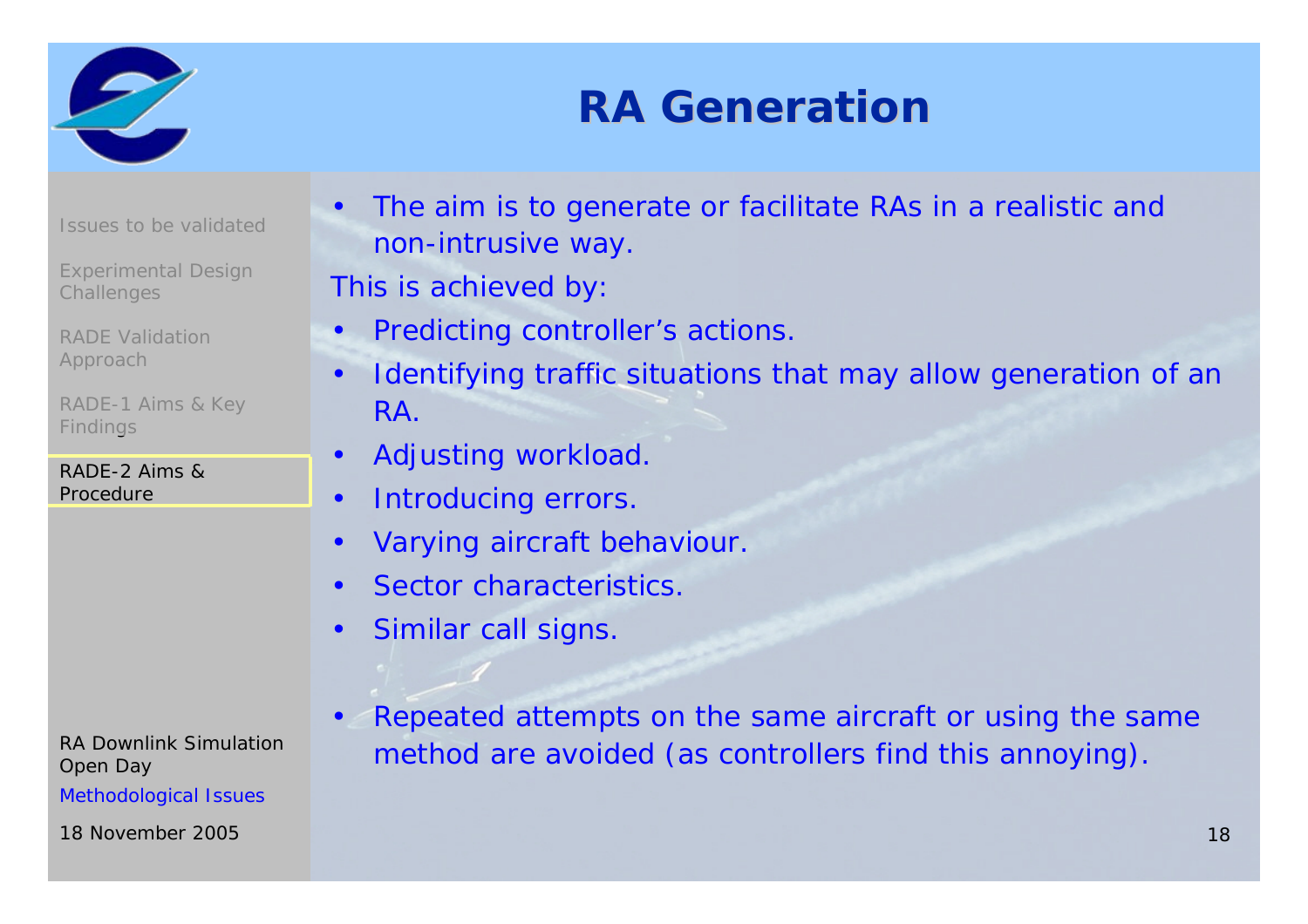

### **Successful Run Criteria Successful Run Criteria**

Issues to be validated

Experimental Design **Challenges** 

RADE Validation Approach

RADE-1 Aims & Key Findings

•

RADE-2 Aims & Procedure

RA Downlink SimulationOpen Day

Methodological Issues

18 November 2005

- • Experimental run is deemed successful if an operationally realistic RA occurs.
- $\bullet$  Once the RA occurs the scenario is terminated after 2-3 minutes.
- $\bullet$  Immediately after the RA, probing questions are asked to assess controller's Situational Awareness.
	- A run will be declared unsuccessful if:
		- No RA has occurred after 50 min.
		- **The RA is deemed unrealistic**
		- Realism of simulation has been lost for whatever reason
		- П Technical failures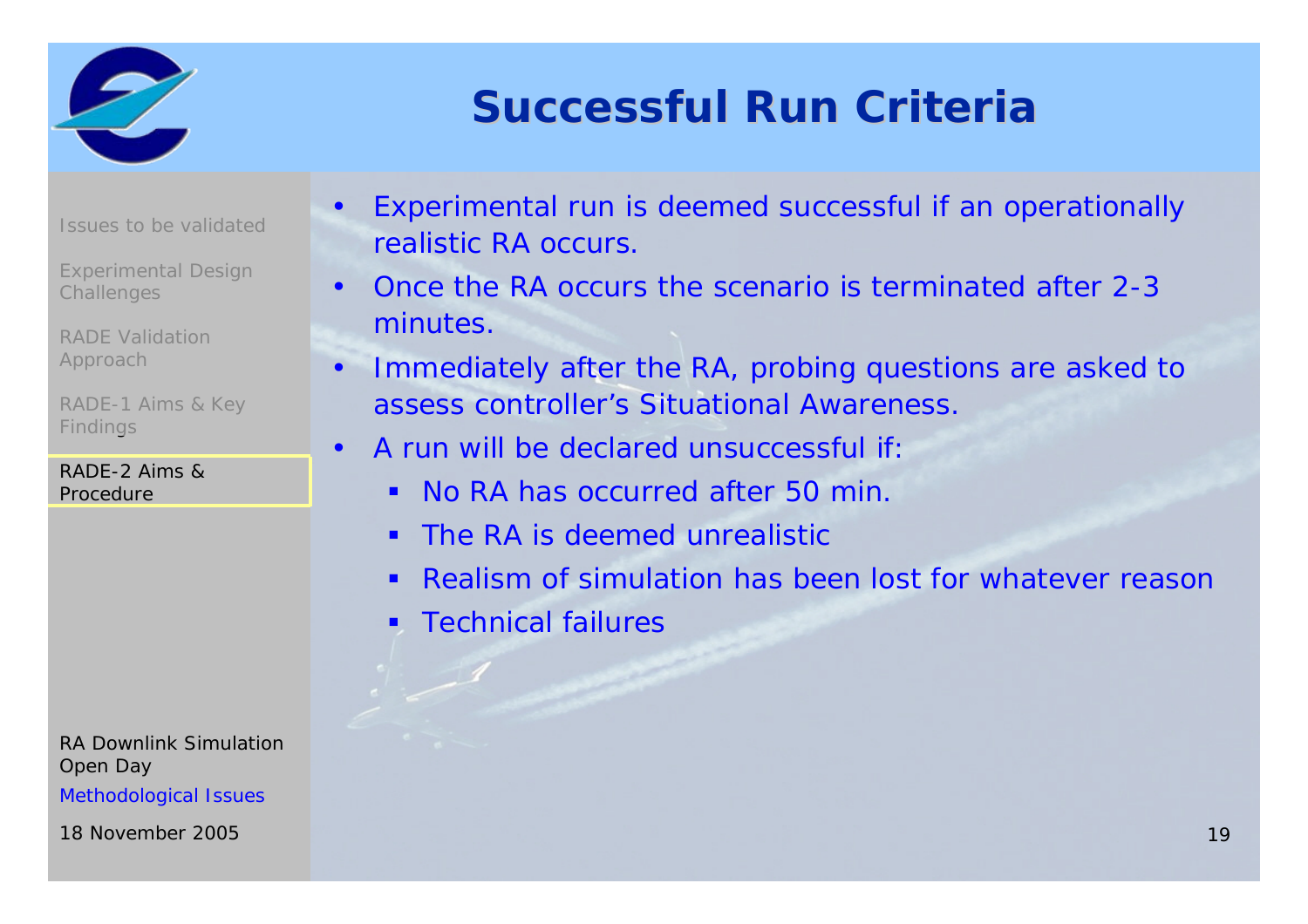

### **Controller Error Controller Error**

Issues to be validated

•

Experimental Design **Challenges** 

RADE Validation Approach

RADE-1 Aims & Key Findings

RADE-2 Aims & Procedure

RA Downlink SimulationOpen Day Methodological Issues

18 November 2005

- Incorrect clearance or instruction.
- •Undetected incorrect read-back.

### Facilitating Methods for the SME:

- • Increase workload by requesting a change of flight level or by requesting direct routing as often as realistic.
- •Incorrect read-back.
- • Read-back from the other airplane (using callsign similarity).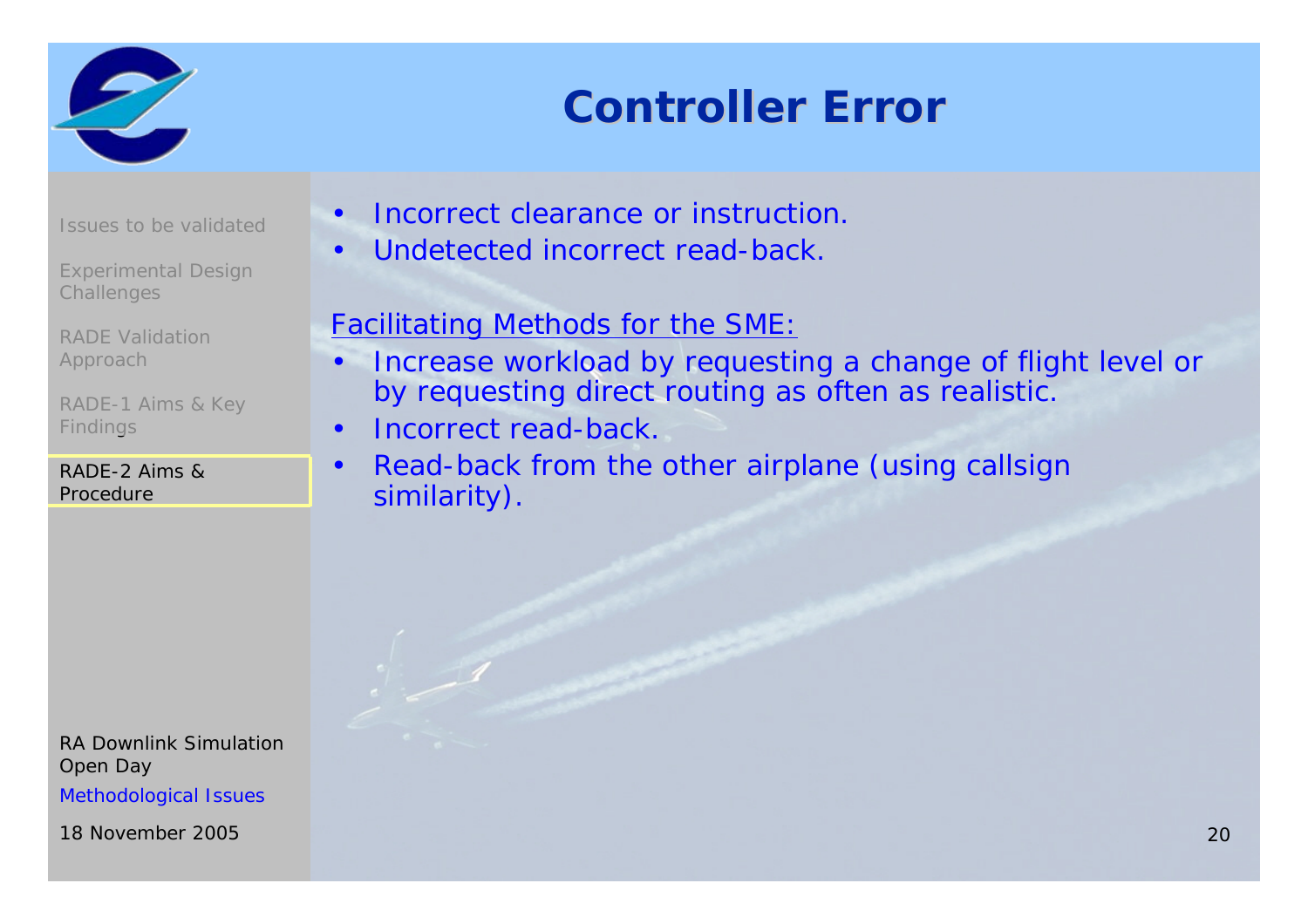

### **Pilot Error Pilot Error**

Issues to be validated

Experimental Design **Challenges** 

RADE Validation Approach

RADE-1 Aims & Key Findings

RADE-2 Aims & Procedure

RA Downlink SimulationOpen Day Methodological Issues

18 November 2005

•Level bust.

•

•

- • Turn instead of level change or vice versa (e.g. heading 310 instead of level 310).
- Any other non-compliance with ATC instructions/clearances.

### Facilitating Methods for the SME:

- • Pilot disobeys the clearance.
	- Pilot selects a path along a wrong route.
- •Slow pilot response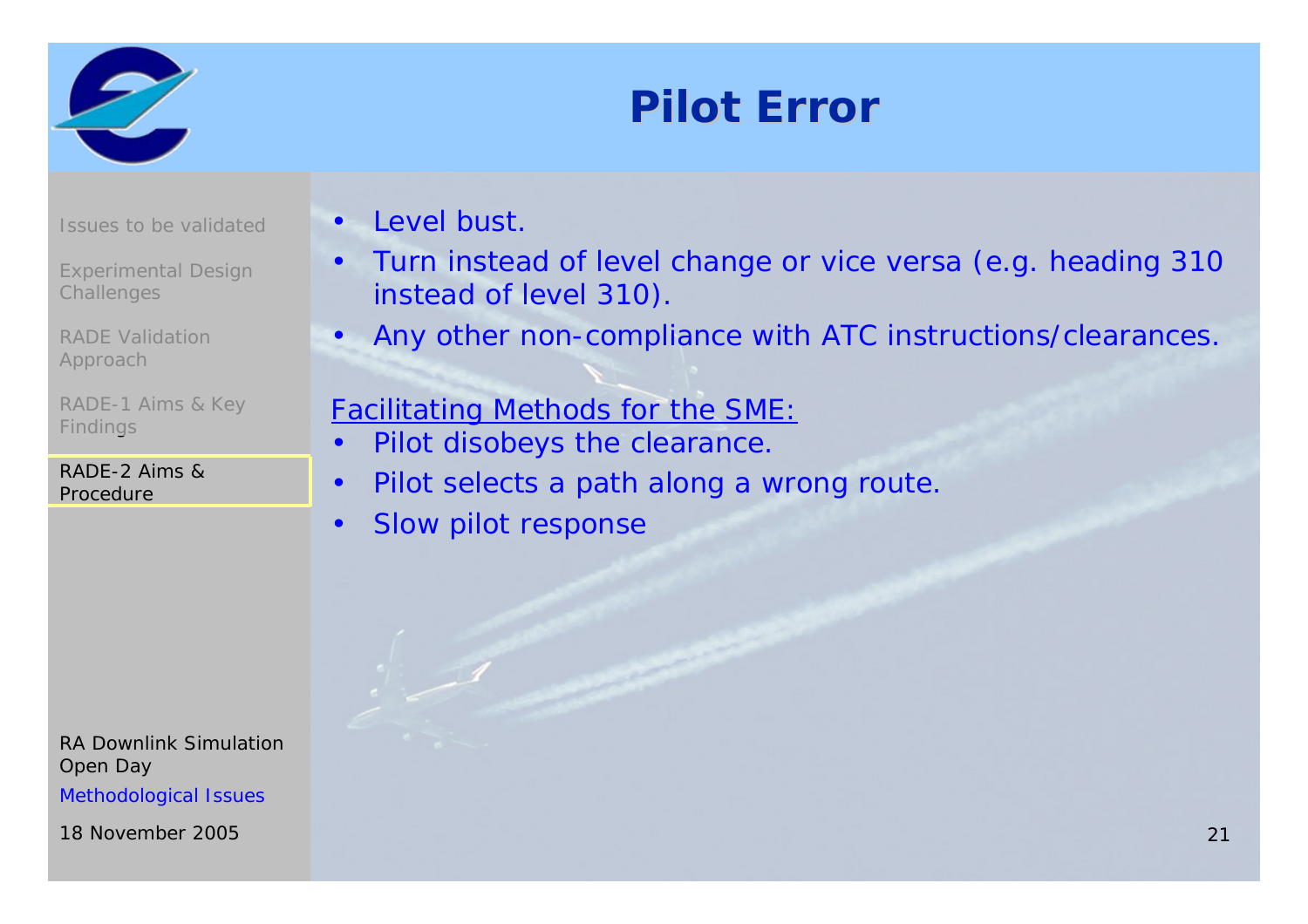

# **High Vertical Rate Level-off**

Issues to be validated

Experimental Design **Challenges** 

RADE Validation Approach

RADE-1 Aims & Key Findings

RADE-2 Aims & Procedure

RA Downlink SimulationOpen Day Methodological Issues

18 November 2005

• RA caused by high vertical speed prior to level-off 1000 feet apart from other aircraft.

### Facilitating Methods for the SME:

 $\bullet$ Instruct the pilot to manipulate the vertical rate.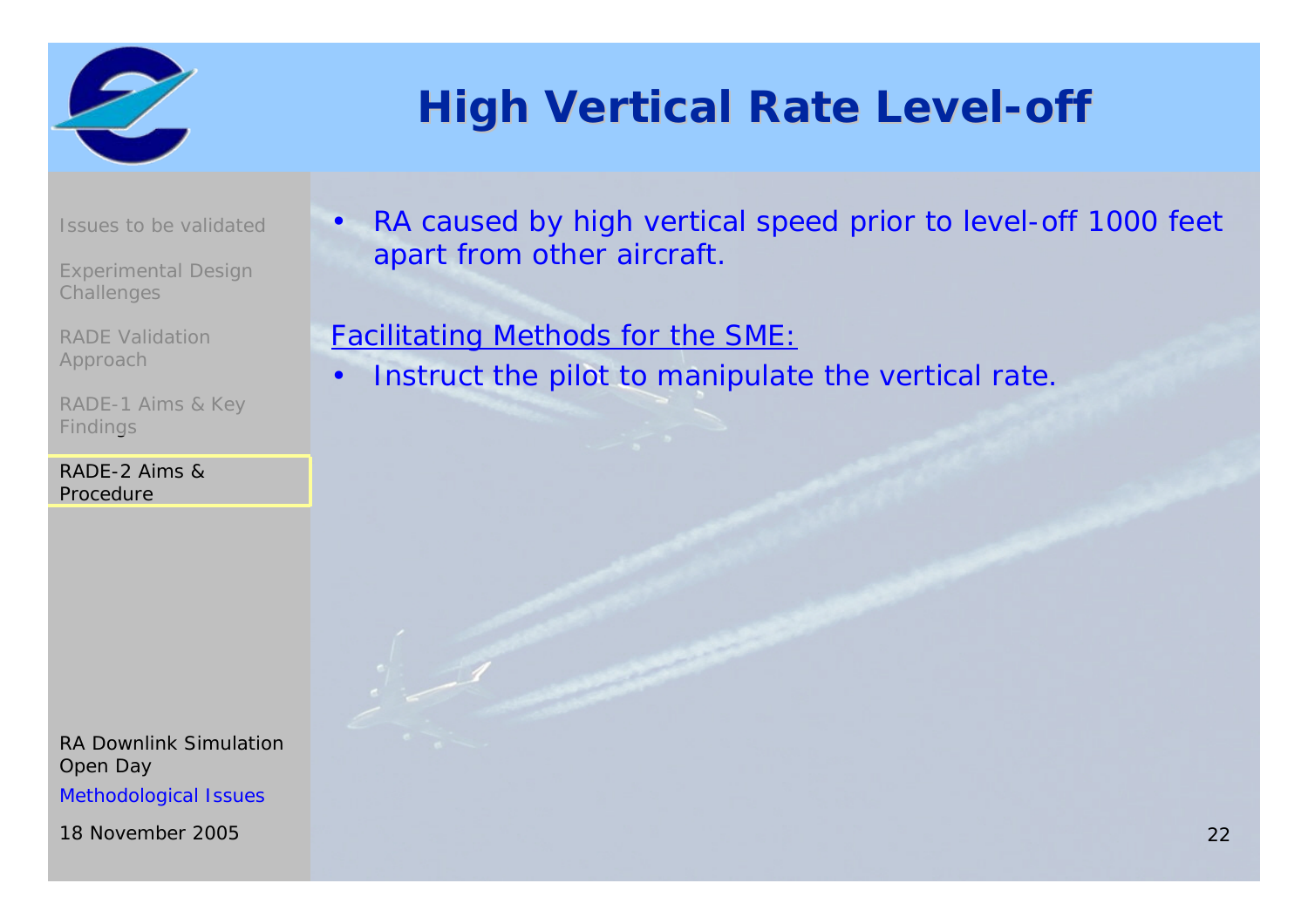

### **Imminent Conflict**

Issues to be validated

Experimental Design **Challenges** 

 $\bullet$ 

 $\bullet$ 

RADE Validation Approach

RADE-1 Aims & Key Findings

RADE-2 Aims & Procedure

RA Downlink SimulationOpen Day Methodological Issues

18 November 2005

When a situation that potentially may result in an RA:

- •Pilots may delay response to any calls from the controller.
- Pilots may distract the controller attention by making a call from an aircraft not involved in the potential conflict.
- SME Coordinator will create heavy coordination workload on the planning controller.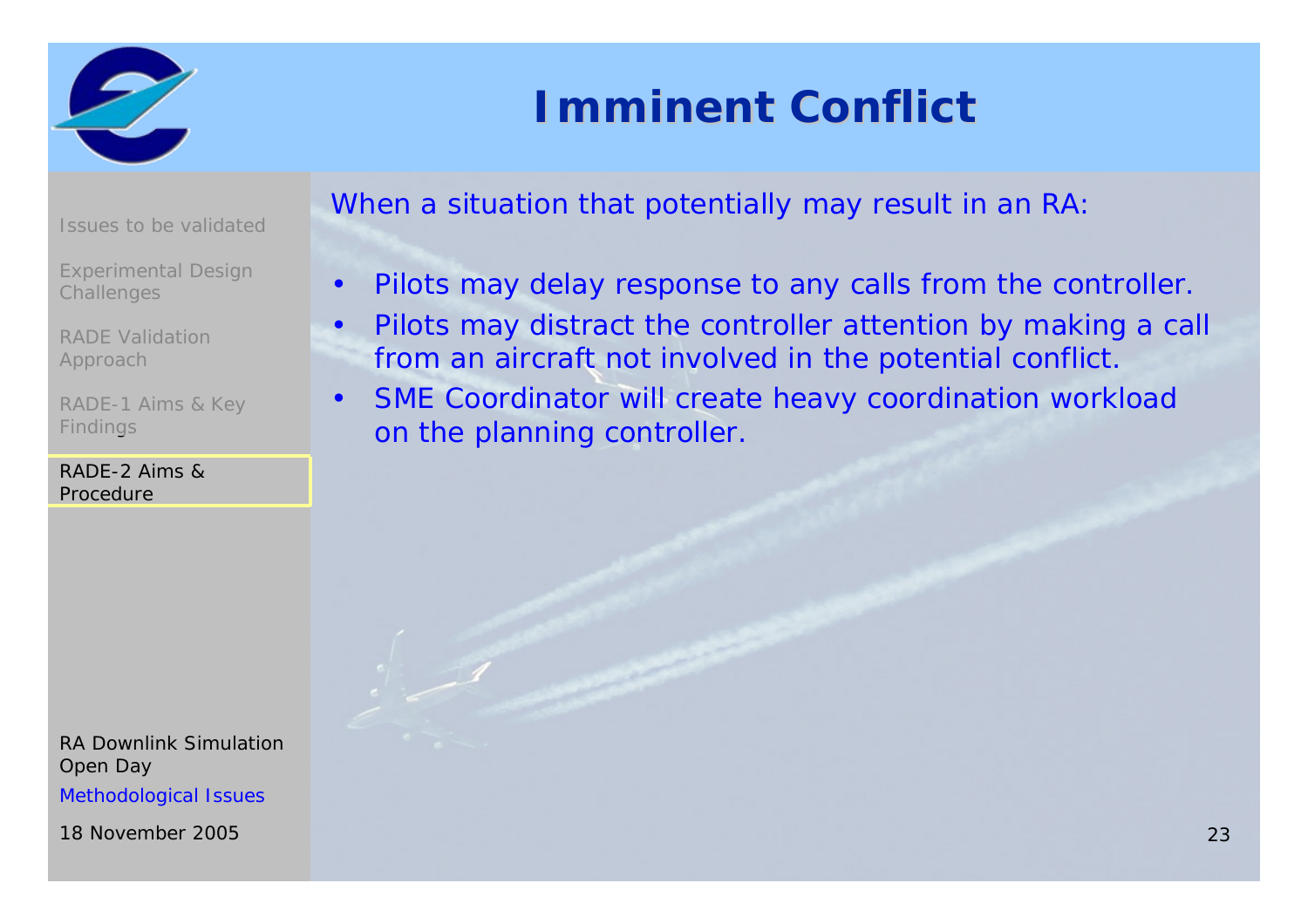

### **RA Generation Guideline RA Generation Guideline**

Issues to be validated

Experimental Design **Challenges** 

 $\bullet$ 

RADE Validation Approach

RADE-1 Aims & Key Findings

RADE-2 Aims & Procedure

RA Downlink SimulationOpen Day Methodological Issues

18 November 2005

- • Controllers are exposed to the situations in which, despite their best efforts, conflict and RAs will occur.
- Controller confidence might be shaken.
	- П Controllers must not be placed in the position when they have to justify themselves.
	- $\blacksquare$ We never judge controller performance.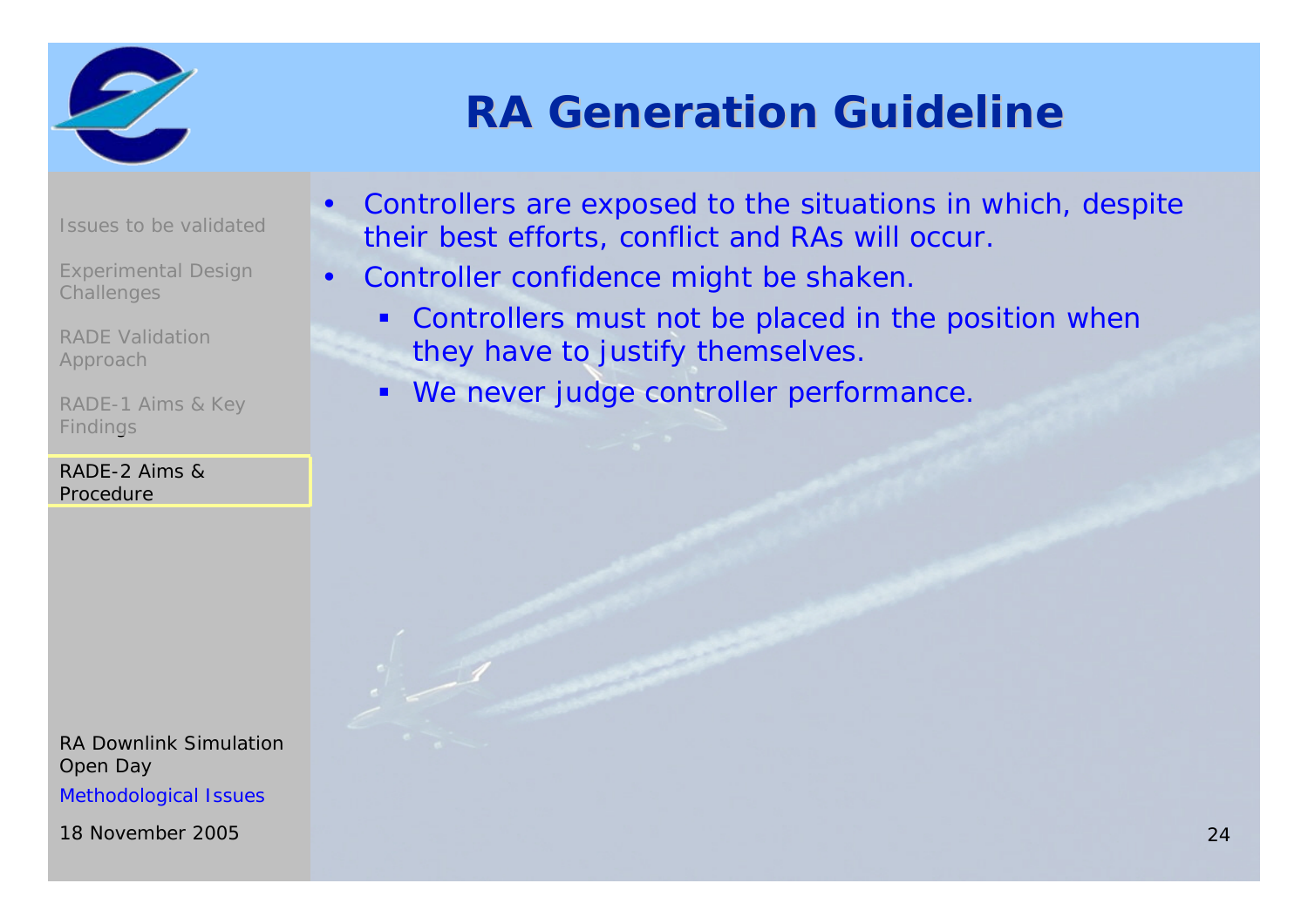

### **Measurements Measurements**

- Issues to be validated
- Experimental Design **Challenges**
- RADE Validation Approach
- RADE-1 Aims & Key Findings

RADE-2 Aims & Procedure

RA Downlink SimulationOpen Day Methodological Issues

18 November 2005

### Situation Awareness

- Post-exercise RA memory probe
- $\blacksquare$ Post-exercise Subjective Questionnaire (SASHA-Q)
- Situation Awareness online probe
- $\blacksquare$  Post-exercise debriefing
	- replay with/without RA downlink display
	- think-aloud protocol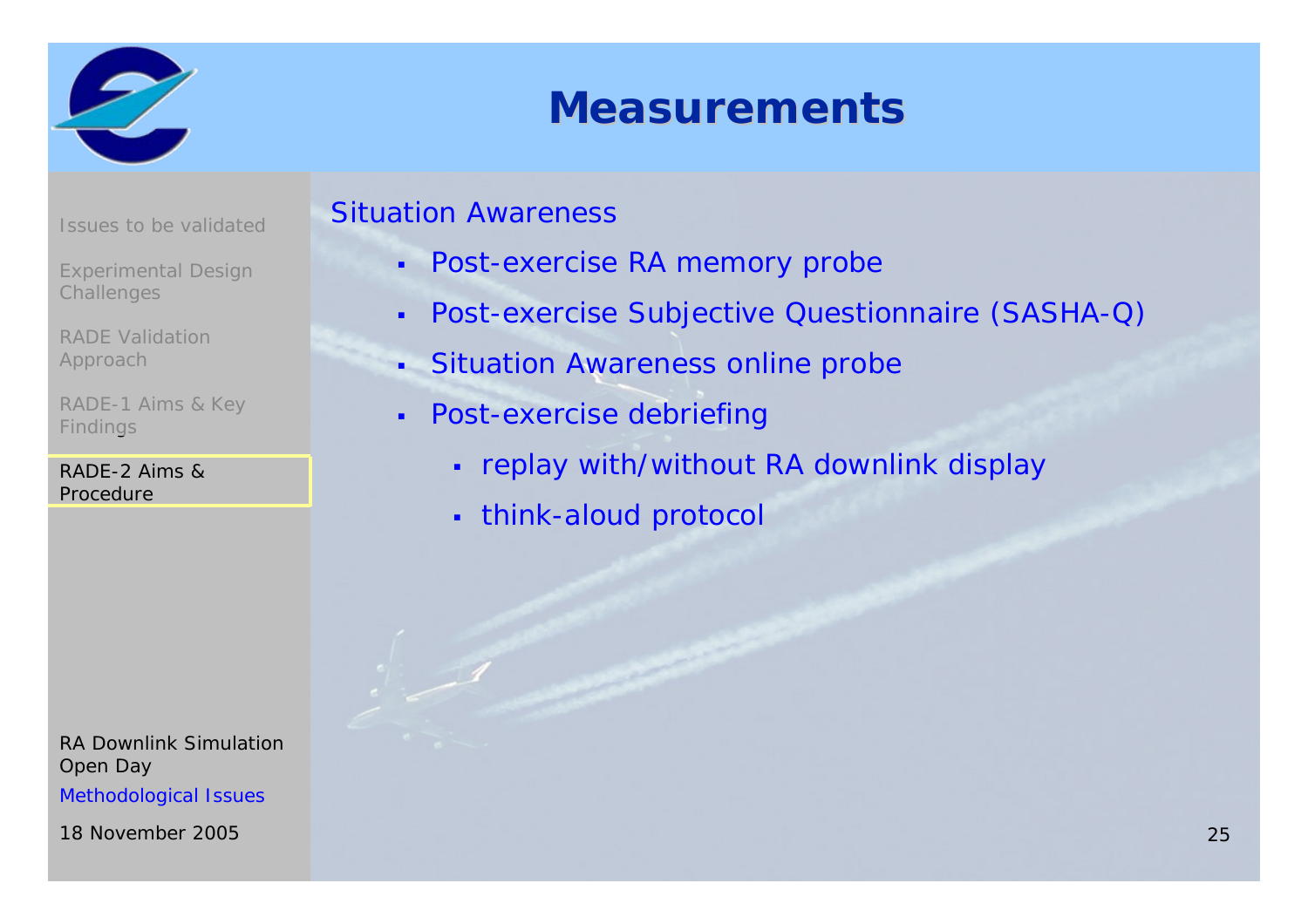

### **Other Measurements**

- Issues to be validated
- Experimental Design **Challenges**
- RADE Validation Approach
- RADE-1 Aims & Key Findings
- RADE-2 Aims & Procedure

RA Downlink SimulationOpen Day

Methodological Issues

**Workload** 

•

•

- NASA-TLX subjective workload rating
- Late transfers (embedded secondary task workload index)
- Controller Acceptance
	- П Simulation realism (post-exercise debriefing)
	- Operational Concept (post-experiment debriefing, final debriefing)
	- Replay with/without RA downlink display
	- Г Think-aloud protocol
- $\bullet$ Simulation recordings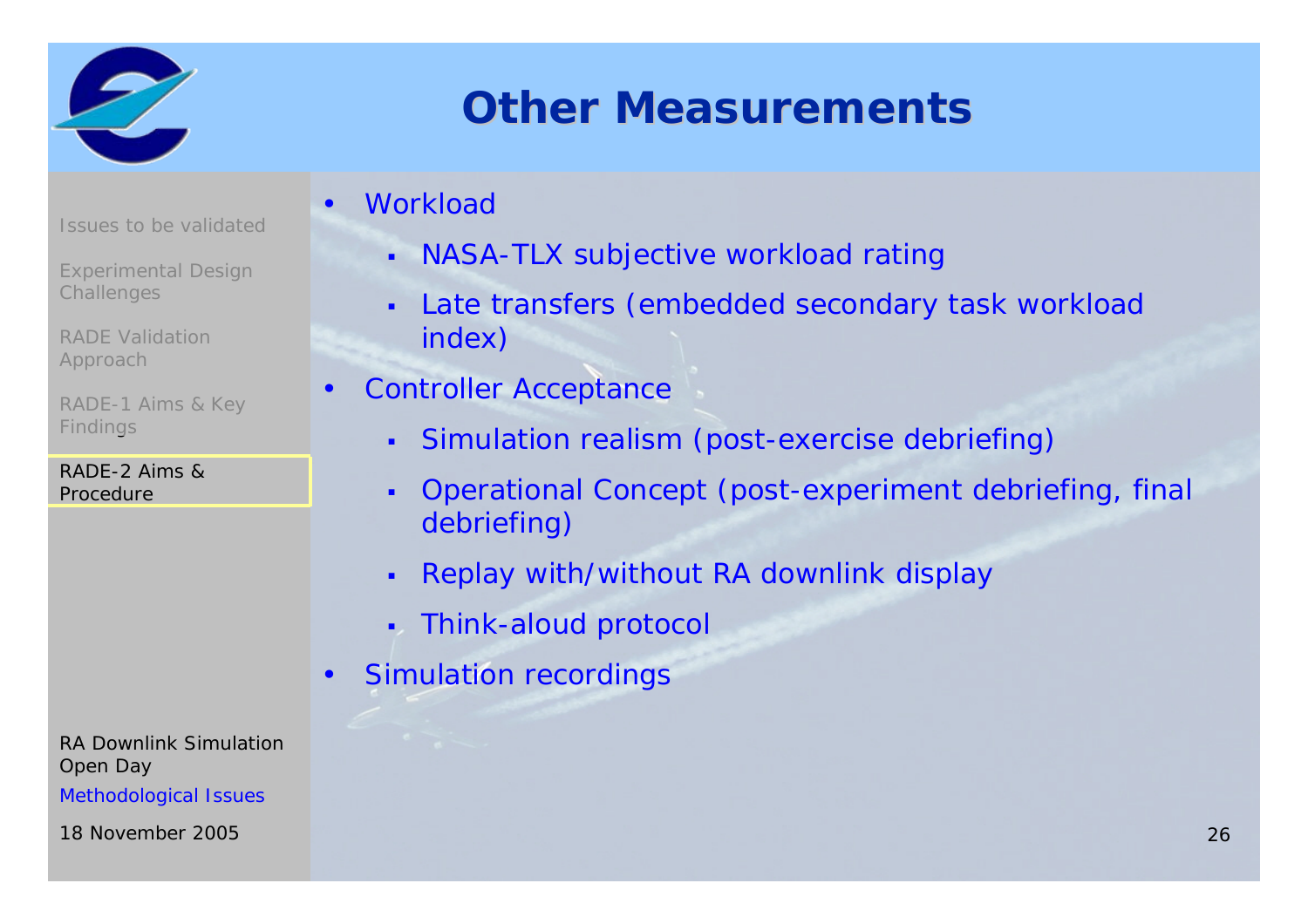

### **Objective Measurements Objective Measurements**

Issues to be validated

Experimental Design **Challenges** 

RADE Validation Approach

RADE-1 Aims & Key Findings

RADE-2 Aims & Procedure

RA Downlink SimulationOpen Day

Methodological Issues

•The number of instances:

- . when a controller issued an instruction to an aircraft with an RA.
- when a controller gave traffic information to involved aircraft (i.e. aircraft with RA and third-party aircraft), as well as the quality of this traffic information.
- $\blacksquare$  of follow-up conflicts involving third-party aircraft and RA aircraft after RA manoeuvres.
- $\bullet$  Number and severity of conflicts (in terms of spacing) that triggered RA events.
- $\bullet$  Controllers' response times to pilot requests following an RA (unrelated to the RA situation).
- $\bullet$ Average latency of RA display on CWP.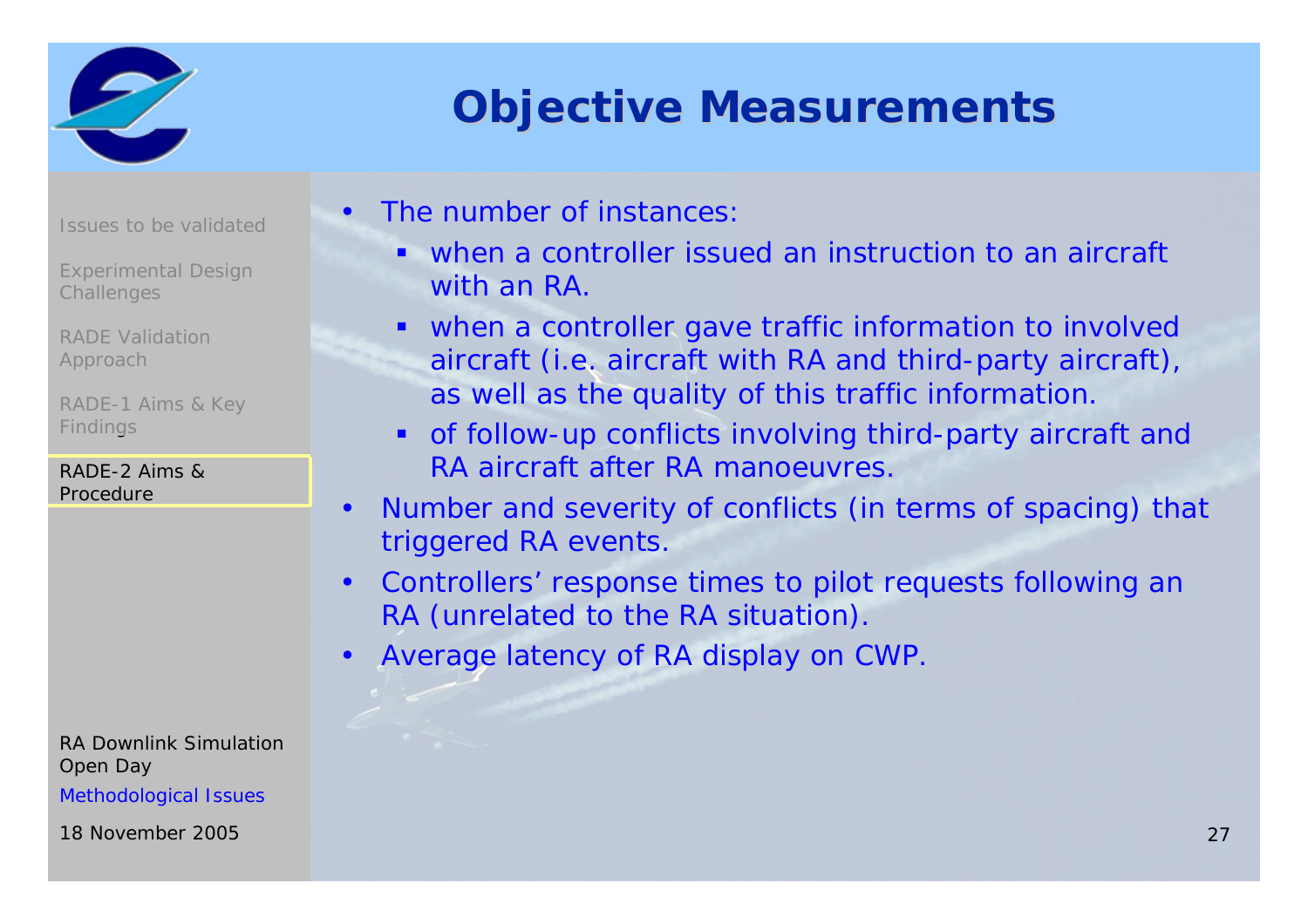

# **Simulation Realism (preliminary) Simulation Realism (preliminary)**

Issues to be validated

Experimental Design **Challenges** 

RADE Validation Approach

RADE-1 Aims & Key Findings

RADE-2 Aims & Procedure

RA Downlink SimulationOpen Day Methodological Issues

18 November 2005

|                                   |     | Group 1   Group 2   Group 3 |     |
|-----------------------------------|-----|-----------------------------|-----|
| Traffic situation shown realistic | 3.9 | 4.1                         | 4.5 |
| RA event realistic                | 4.1 | 3.8                         | 4.1 |
| Pilot response to RA realistic    | h   | 4.4                         | 4.9 |

Scale: 1 (not at all) to 5 (absolutely)